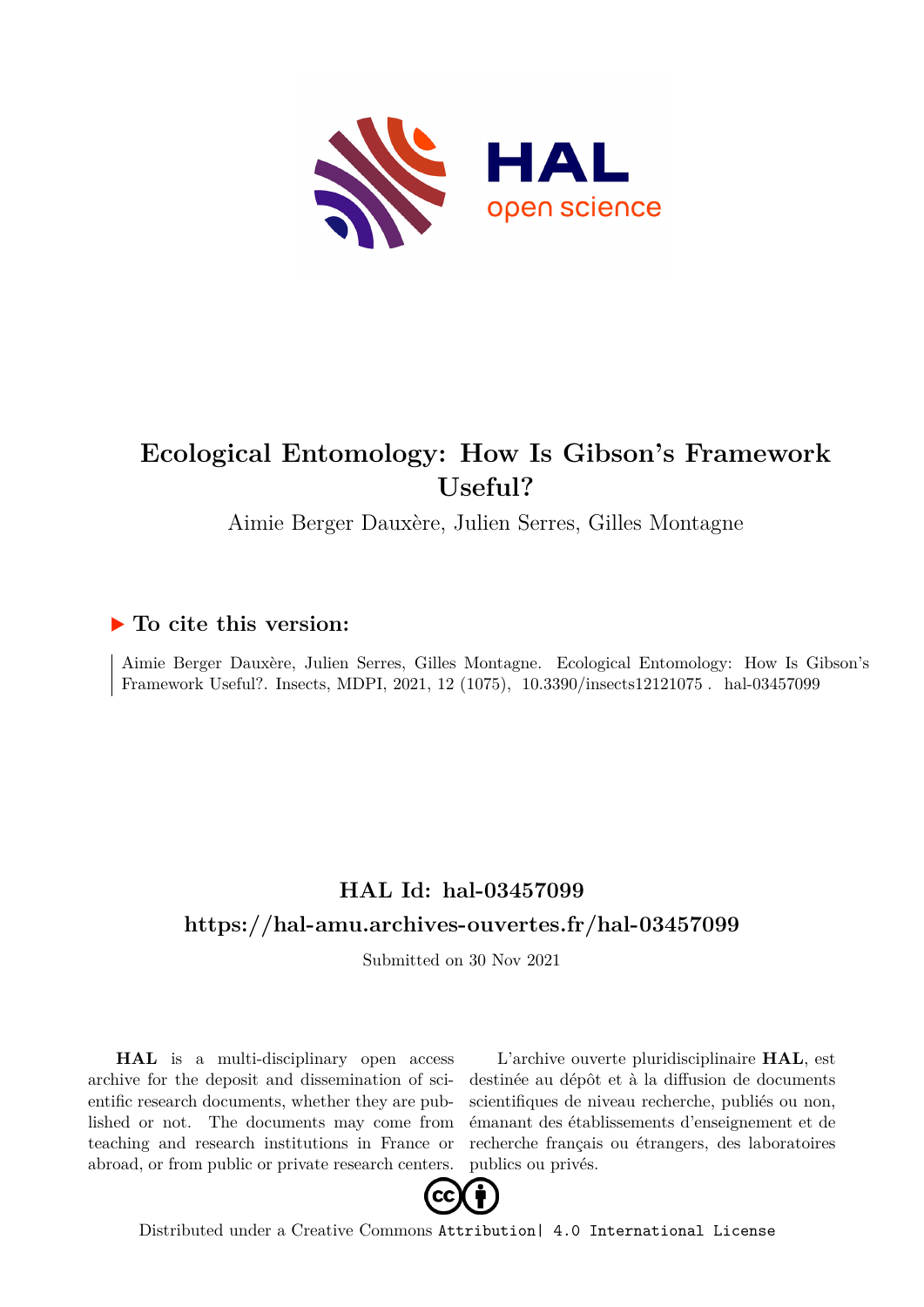



# *Review* **Ecological Entomology: How Is Gibson's Framework Useful?**

**Aimie Berger Dauxère \* [,](https://orcid.org/0000-0001-6133-7596) Julien R. Serres and Gilles Montagne**

The Institute of Movement Sciences, Aix Marseille University, CNRS, ISM, CEDEX 07, 13284 Marseille, France; julien.serres@univ-amu.fr (J.R.S.); gilles.montagne@univ-amu.fr (G.M.)

**\*** Correspondence: aimie.berger-dauxere@univ-amu.fr

**Simple Summary:** Optic flow can be defined as a vector field of the apparent motion of objects, surfaces, and edges in a visual scene caused by the relative motion between an agent and the scene. In the last century Gibson developed the ecological approach to perception and action in which this optic flow provides an agent (i.e., human, insect, robot) all the information they need to navigate safely in cluttered environments. Gibson's framework has already proved to be relevant in addressing issues related to the control of human displacement and by offering the robotics community a framework for carrying out new generations of studies. We would like to argue in this contribution that the ecological approach to perception and action, taken as a whole, provides powerful theoretical and methodological tools allowing the entomologist community to: (i) take a critical look at the research carried out to date, (ii) develop new experimental protocols, and (iii) raise new questions beyond the scope of current investigations. After a concise literature review about the perceptual control of displacement in insects, we will present the framework proposed by Gibson and suggest its added value for carrying out research in the field of entomology.

**Abstract:** To date, numerous studies have demonstrated the fundamental role played by optic flow in the control of goal-directed displacement tasks in insects. Optic flow was first introduced by Gibson as part of their ecological approach to perception and action. While this theoretical approach (as a whole) has been demonstrated to be particularly suitable for the study of goal-directed displacements in humans, its usefulness in carrying out entomological field studies remains to be established. In this review we would like to demonstrate that the ecological approach to perception and action could be relevant for the entomologist community in their future investigations. This approach could provide a conceptual and methodological framework for the community in order to: (i) take a critical look at the research carried out to date, (ii) develop rigorous and innovative experimental protocols, and (iii) define scientific issues that push the boundaries of the current scientific field. After a concise literature review about the perceptual control of displacement in insects, we will present the framework proposed by Gibson and suggest its added value for carrying out research in the field of behavioral ecology in insects.

**Keywords:** optic flow; ecological approach; perception and action; low- and high order variables

# **1. Perceptual Information Used in Flight Control in Insects: A Brief Review**

Over the last eighty years, it has often been shown that flying insects rely on optic flow to perform various locomotion tasks [1–5]. Optic flow can be defined as a vector field of the apparent motion of objects, surfaces, and edges in a visual scene caused by the relative motion between an agent and the scene while being independent of the scene's texture (see Figure 1 and [6–8]). Insects seem to be masters of spacial navigation due to their ability to extract perceptual information from optic flow in order to finely control their everyday locomotion tasks: terrain-following, centering, wall-following, speed adjustment, and landing (see review articles [3–5,9]).

• **Terrain-following task:** The ventral part of the optic flow is useful to follow the ground [3,10–17]. Srinivasan et al. [11] proposed "the image velocity of the ground is



**Citation:** Berger Dauxère, A.; Serres, J.R.; Montagne, G. Ecological Entomology: How Is Gibson's Framework Useful? *Insects* **2021**, *12*, 1075. [https://doi.org/10.3390/](https://doi.org/10.3390/insects12121075) [insects12121075](https://doi.org/10.3390/insects12121075)

Academic Editors: Brian H. Smith and Matthieu Dacher

Received: 23 October 2021 Accepted: 26 November 2021 Published: 30 November 2021

**Publisher's Note:** MDPI stays neutral with regard to jurisdictional claims in published maps and institutional affiliations.



**Copyright:** © 2021 by the authors. Licensee MDPI, Basel, Switzerland. This article is an open access article distributed under the terms and conditions of the Creative Commons Attribution (CC BY) license (https:/[/](https://creativecommons.org/licenses/by/4.0/) [creativecommons.org/licenses/by/](https://creativecommons.org/licenses/by/4.0/) 4.0/).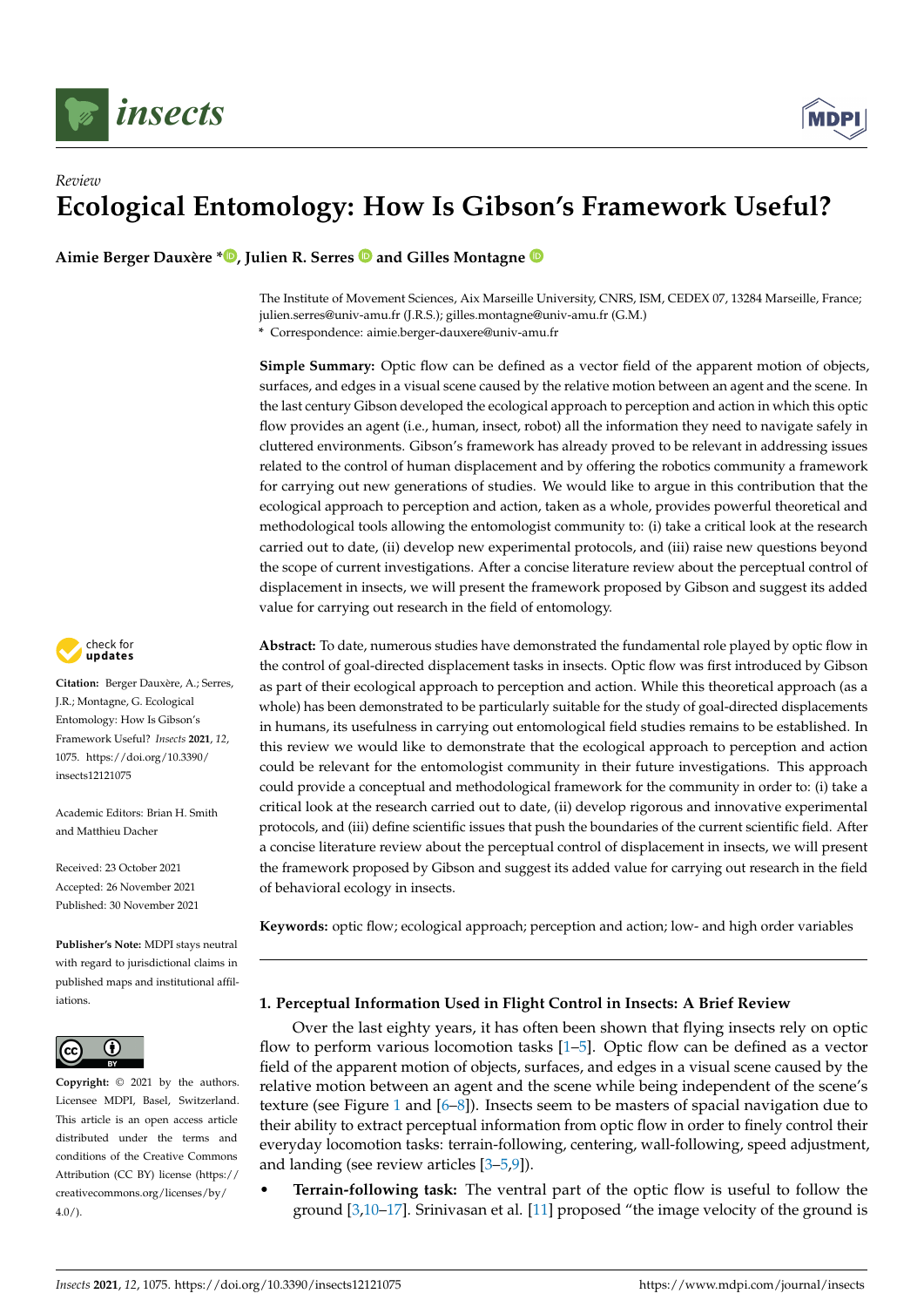held approximately constant" to achieve a terrain-following behavior. Portelli et al. [13] proposed: "(1) honeybees reacted to a ventral optic flow perturbation by gradually restoring their ventral optic flow to the value they had previously perceived, (2) honeybees restored their ventral optic flow mainly by adjusting their flight height while keeping their airspeed relatively constant". However, Straw et al. [18] "found that flies do not regulate altitude by maintaining a fixed value of optic flow beneath them", but "*Drosophila* flies establish an altitude set point on the basis of nearby horizontal edges and tend to fly at the same height as such features". A similar conclusion was drawn by David [10] about altitude regulation: "flies did not adjust the angular velocity of image movement that they held constant" for speed control purposes.

- **Centering and wall-following tasks:** The lateral/frontal parts of the optic flow are useful to center in a narrow corridor by balancing the lateral parts of the optic flow (in honeybees [3,19,20], in bumblebees [15,21], in flies [10,22], in hawkmoths [23]), or to follow a wall along a wide corridor by restoring the optic flow pattern from one side (in honeybees [19,20,24], in bumblebees [25]). Kirchner and Srinivasan [24] suggested "bees maintained equidistance by balancing the apparent angular velocities of the two walls, or, equivalently, the velocities of the retinal images in the two eyes". Dyhr et al. [25] found a similar conclusion in bumblebees: "the centering response relies on a direct comparison of the optic flow from each eye providing a more accurate measure of the perceived differences". Lecoeur et al. [15] found that "lateral position is controlled by balancing the maximum optic flow in the frontal visual field". Stöckl et al. [23] found that "hawkmoths use a similar strategy for lateral position control to bees and flies in balancing the magnitude of translational optic flow perceived in both eyes". Serres et al. [20] found that "bee follows the right or left wall by regulating whichever lateral optic flow (right or left) is greater".
- **Speed adjustment task:** The bilateral (or bi-vertical) part of the optic flow is useful to adjust flight speed [3,21,26,27] (or [28]). Srinivasan et al. [26] showed that honeybees decrease their flight speed in a narrowing tunnel, and increase it as the tunnel widens. The authors of this study suggested that the visuomotor strategy consists of "holding constant the average image velocity as seen by the two eyes" without specifying any part of the visual field. A similar conclusion was drawn in flies [10,29]. Baird et al. [27] confirmed these results by manipulating the bilateral part of the optic flow and concluded that "honeybees regulate their flight speed by keeping the velocity of the image of the environment in their eye constant" by taking into account both the lateral and the ventral part of the optic flow. Portelli et al. [28] found in honeybees "that the ground speed decreased so as to maintain the larger of the two optic flow sums ("left plus right" optic flows or "ventral plus dorsal" optic flows) constant according to whether the minimum cross-section was in the horizontal or vertical plane".
- **Landing task:** The ventral part of the optic flow can also be regulated by honeybees to land [11,26]. Srinivasan et al. [11] concluded that honeybees "tend to hold the angular velocity of the image of the surface constant as they approach it" in order to adjust their height above a flat surface. Srinivasan et al. [11] also concluded that "the bee decelerates continuously and in such a way as to keep the projected time to touchdown constant as the surface is approached". This "projected time" stringently means a timeto-contact (TTC). This procedure ensures the agent's speed decreases proportionally with the distance to the ground, reaching a value near zero at touchdown [3,5,9].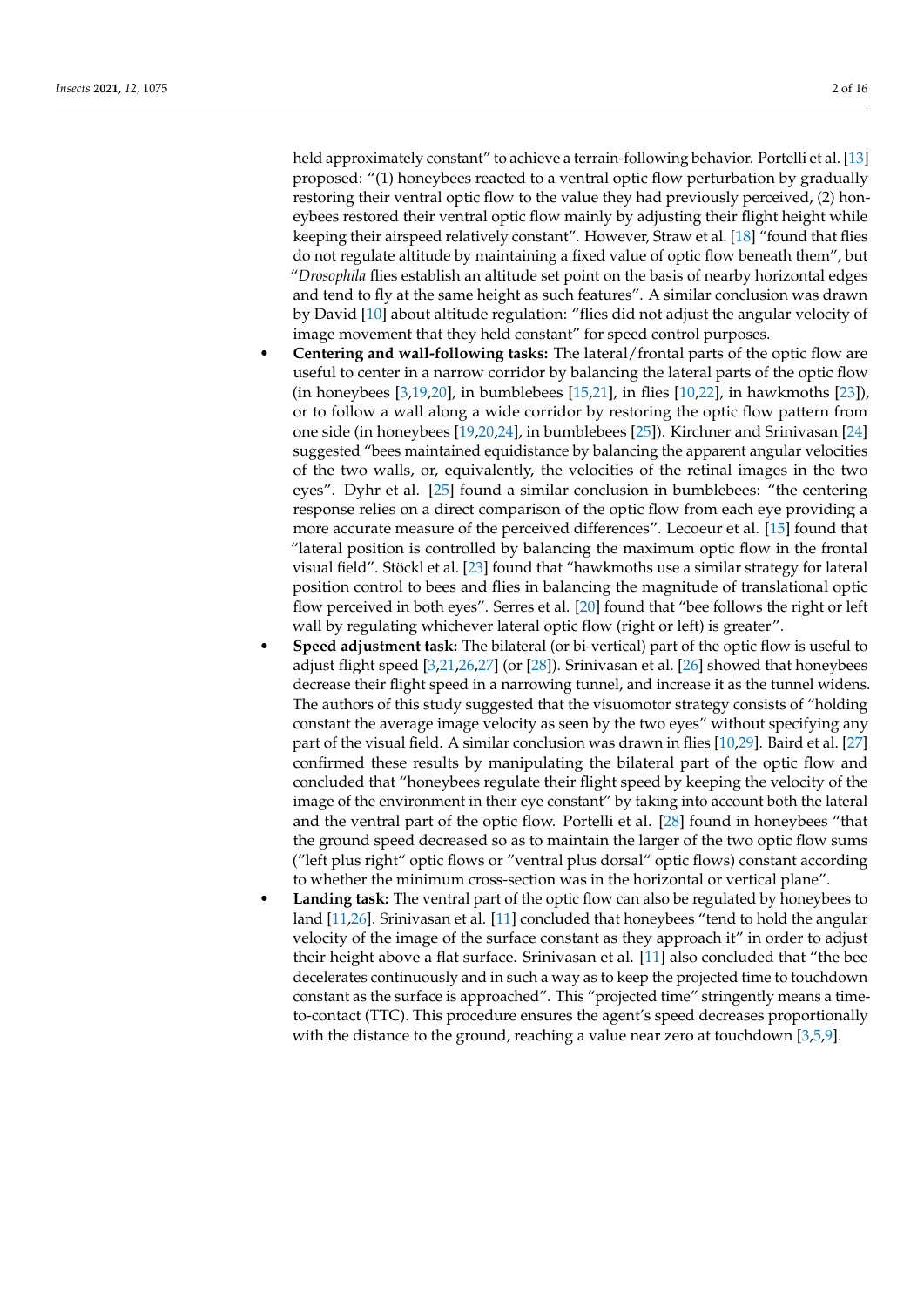

**Figure 1.** Non exhaustive optic flow variables perceived by a flying agent. Objects sliding on the optical sensor of an agent bear an optical velocity (OV) depending on the distance agent-object, and on the agent's speed; focus of expansion (FOE) at the center of the visual field is the only point providing no OV; splay angle  $(\sigma)$  is the angle formed by the direction vector of the agent and one of the lines parallel to the movement joining the horizon.

As stated previously, most of the studies cited in this first section highlight the central role played by optic flow in the control of navigation tasks in insects. A close inspection of these studies demonstrates significant disparities between the terms used when referring to the same concepts or entities (see Table 1). It also reveals, in some cases, confusions between the perceptual support used by insects in the control process and the property of the environment to which it gives access. We would like to argue that these disparities and confusions reveal a need for some theoretical clarifications. To be fully useful by the entomologist community, the optic flow concept must be used in the same way as in its original theoretical framework, i.e., the ecological approach of perception action proposed by Gibson in the last century [6]. Gibson's framework has already proved to be relevant in addressing issues related to the control of human displacement [30,31] and by offering the robotics community a framework for carrying out new generations of studies [32,33]. We would like to argue in this contribution that the ecological approach to perception and action, taken as a whole, provides powerful theoretical and methodological tools allowing the entomologist community to: (i) take a critical look at the research carried out to date, (ii) develop more rigorous and innovative experimental protocols, and (iii) define new scientific issues pushing the boundaries of the current research field.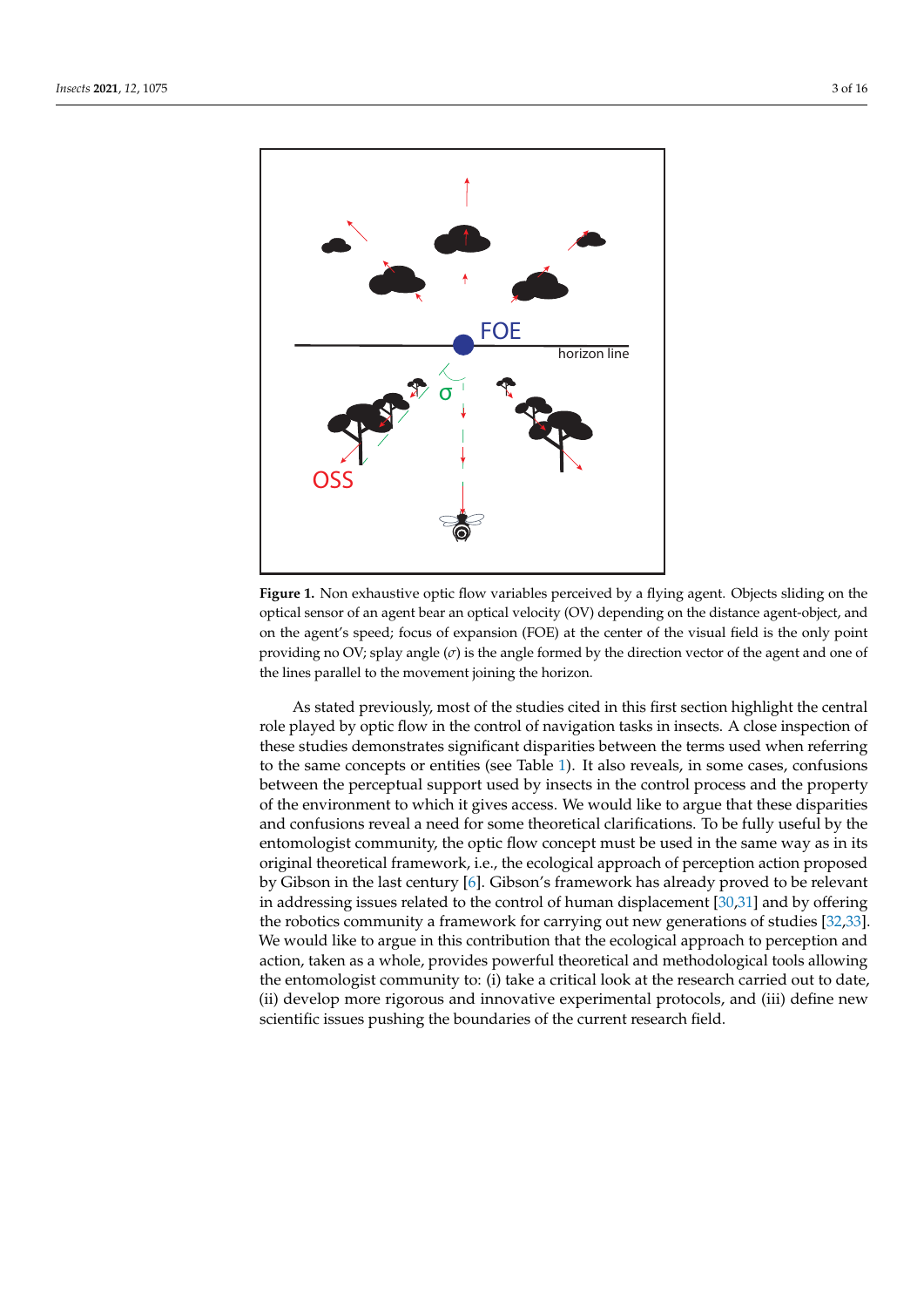| <b>Task</b>                   | Denomination of the Perceptual Information<br>in Entomology                                                                                                                                                                                                                                                                                                                                                                                         | <b>Species</b>                                                                          |
|-------------------------------|-----------------------------------------------------------------------------------------------------------------------------------------------------------------------------------------------------------------------------------------------------------------------------------------------------------------------------------------------------------------------------------------------------------------------------------------------------|-----------------------------------------------------------------------------------------|
| Centering and wall following  | (lateral) "image angular velocity" in [34]<br>"horizontal optic flow cues" in [34]<br>"speed of retinal image motion" in [26]<br>"apparent angular speed" in [26]<br>"lateral optic flow" in [20]<br>"the magnitude of translational optic flow<br>perceived in both eyes" in [23]<br>"translational optic flow cues" in [35]                                                                                                                       | Apis mellifera,<br>Bombus terrestris,<br>Megalopta genalis,<br>Macroglossum stellatarum |
| Speed adjustment              | (lateral) "image angular velocity" in [11,27]<br>"optic flow cues in the lateral visual field" in [27]<br>"velocity of the perceived image motion" in [27]<br>"rate of optic flow" in [21,27]<br>"image motion signal" in [27]<br>"optic flow cues" in [27]<br>"apparent velocity of the surrounding environment"<br>in $[26]$<br>"apparent movement of the surrounding patterns<br>relative to themselves" in [10]<br>"retinal slip speed" in [29] | Apis mellifera,<br>Bombus terrestris,<br>Drosophila hydei,<br>Drosophila melanogaster   |
| Terrain following             | "ventral optic flow" in [13]<br>"apparent (ventral) speed of image" in [26]<br>"image angular velocity" in [27]<br>"optic flow cues in the ventral region of the visual<br>speed" in [27]<br>"rate of optic flow" in [27]<br>"perceived image velocity of motion of the image"<br>in [27]                                                                                                                                                           | Apis mellifera                                                                          |
| Landing on vertical surface   | "tau: apparent rate of expansion of the image"<br>in $[11]$<br>"magnitude of optic flow" in [36]<br>"speed of image motion on the retina" in [36]                                                                                                                                                                                                                                                                                                   | Apis mellifera                                                                          |
| Landing on horizontal surface | "angular velocity of the image" in $[11,26]$                                                                                                                                                                                                                                                                                                                                                                                                        | Apis mellifera                                                                          |
| Heading                       | "apparent movement" in [1]<br>"retinal image displacement" in [1]                                                                                                                                                                                                                                                                                                                                                                                   | Aëdes aegipty                                                                           |

**Table 1.** Variability of denominations used in the entomologist community to describe perceptual information.

# **2. Ecological Perception of the Visual World: Reminders of the Gibson's Conceptual Framework**

In the last century, through his ecological approach, Gibson provided a new conception of the links between perception and action. This new approach resolutely broke with the prevailing (cognitive) theories of perception, and has been made accessible through three major contributions (see  $[6,37-39]$ ). Here, our ambition is to provide the reader with a synthesis of Gibson's conceptual framework that could be of interest for conducting research in the domain of entomology.

#### *2.1. A Conceptual Framework Anchored on a Double Postulate*

As indicated above, Gibson took a controversial view of cognitive theories by building his new approach on a double postulate: the indivisible nature of the relationships (i) between an agent (either human, robot or insect) and the environment in which it operates, and (ii) between perception and action. According to the first postulate (i) the multiple interactions between a given agent and their environment shape (at both the evolutionary and individual scales) the perceptual-motor mechanisms used by the agent to move through their environment, so that the appropriate level of analysis to study these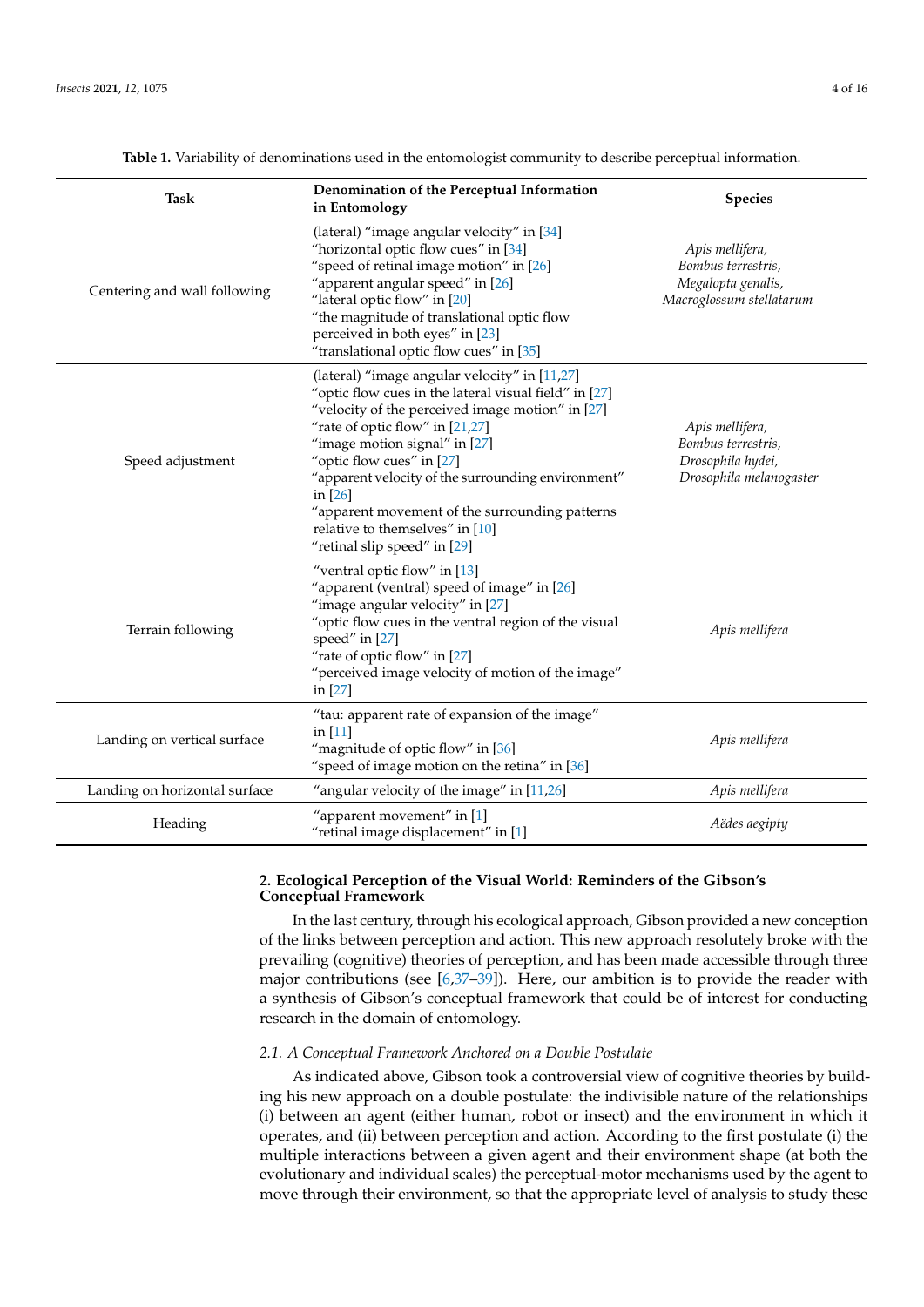mechanisms is at the scale of the agent-environment system. According to the second postulate (ii) perception and action are part of the same cycle without any hierarchy. Contrary to the traditional view in which perception subserves action, Gibson described a circular relationship between perception and action in the sense that a movement gives rise to perceptual information which, in turn, allows movement to be adjusted and so on and so forth.

#### *2.2. A Necessity: Redefining the Nature of (Perceptual) Stimulation*

In accordance with ontological foundations (see Section 2.1) of the theoretical approach he wanted to promote, Gibson redefined the bases of perception [6]. Contrary to the shared belief of their time, he stated that sensory stimulation does not reside in frozen images, constituting approximate representations of the environment needing to be enriched through the implementation of high-level cognitive mechanisms. Instead, he considered that the information needed to control an action is directly available in the perceptual flows (e.g., optic, acoustic, . . . ) without a need for enrichment. In summary, he did not agree with the proponents of cognitive approaches that supported a theory of poor sensorial input over a theory of rich perceptual input. The challenge for the agent would be to actively discover, in the perceptual flows the required perceptual information to fulfill the task at hand. Gibson spent a great deal of effort in describing and even formalizing the optic flow variables that could be used to control a given action (see  $[40,41]$  and Figure 1).

#### *2.3. Where Is the Useful Information for Controlling the Action?*

In the present review, we have chosen to focus on the *visual* control of displacement, based on optic flow. However, it is worth mentioning that the same reasoning holds for the other perceptual systems (see [42] for a relevant position paper on this topic). As stated previously, Gibson considered that the information required to carry out a given displacement is available in the perceptual flows, in our case the optic flow, which reach the agent. This optic flow corresponds to changes in the optic array following a displacement of the agent in the environment (also called global optic flow) or a displacement of objects within the environment relative to the agent (also called local optic flow). The optic flow generally combines local and global components without unduly complicating the issue of displacement control. The optic flow can be represented by a vector field characterizing (in amplitude and direction) the displacements of each point of the optic array following a displacement of the agent (Figure 1). An important point lies in the specificity of the flow in the sense that a given displacement gives rise to one, and only one optic flow. However, whatever the displacements produced, some styles of change in the optic flow are preserved (what Gibson called persistence over change). According to Gibson, the perceptual information useful for controlling the action lies precisely in these styles of change, called invariants [38], which precisely characterize the evolution of the agentenvironment relation during the completion of a goal-directed displacement.

For example, when an agent moves forward, the optic flow expands radially from a stationary point, called the focus of expansion (FOE) (Figure 1), which coincides with the direction of travel. In the situation where an agent wants to control their direction of travel in a cluttered environment, control of the task consists of moving in such a way that the FOE coincides each time with the trajectory they want to follow [43,44] (provided they are able to detect the FOE). Let us now consider the case (called the *outfielder problem*) of an agent who wishes to intercept a moving target approaching along a parabolic flight. The only thing the agent has to do, assuming they are sensitive to the perceptual information, is to move appropriately so as to continuously cancel the optical vertical acceleration of the target [45,46]. Interestingly, this remarkable perceptual information reveals nothing about where and when the interception should occur, it just allows the agent to complete the task thanks to a strong coupling between perception and action.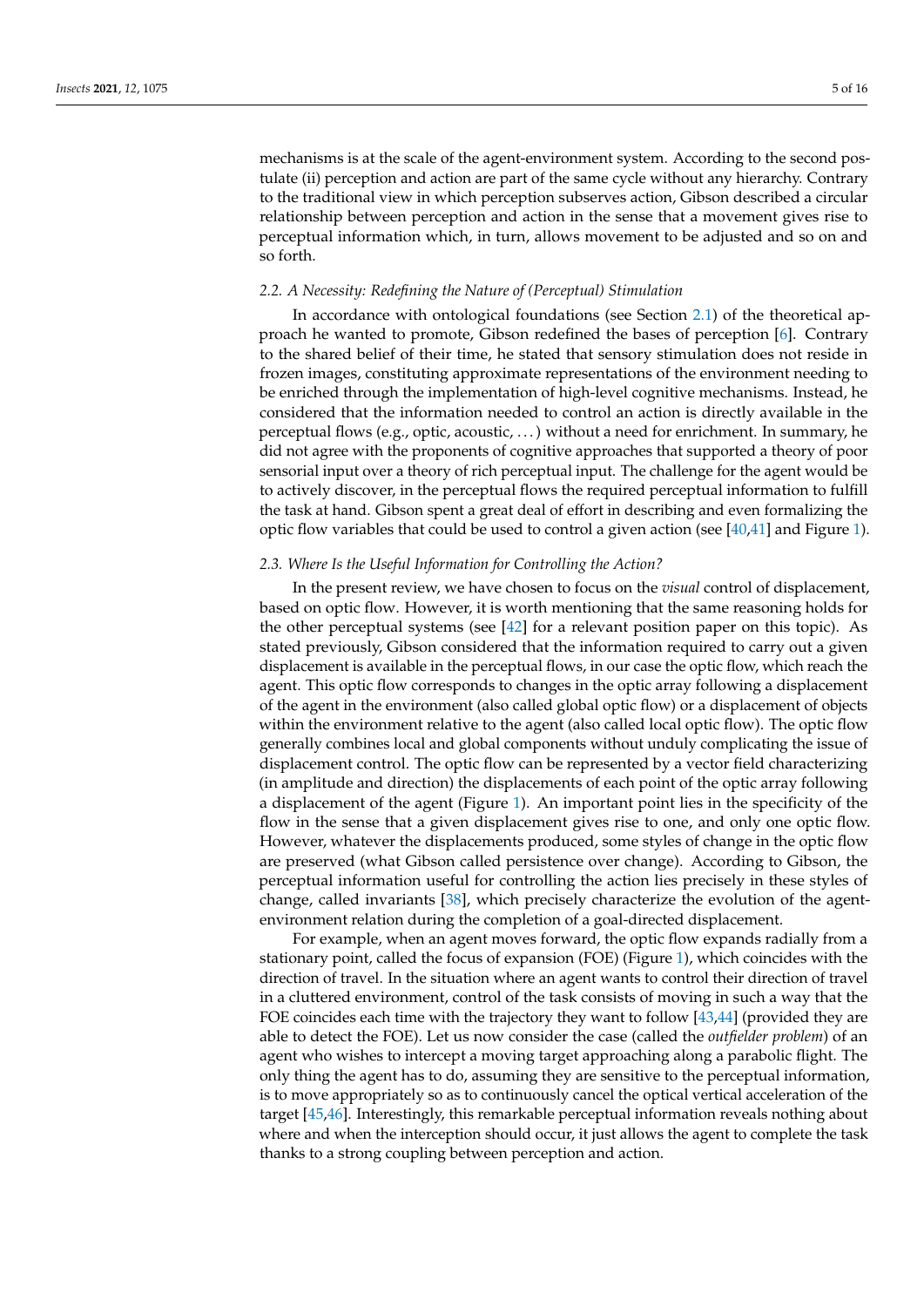#### *2.4. The Need for Precise Terminology*

Following the tenets of the ecological approach of perception and action briefly presented in the previous sections, perception is a matter of detecting, in the perceptual flow an invariant able to characterize the agent-environment system (AES). Given the fact that invariants are, by definition, unequivocally related to the state of the AES, detecting an invariant gives access to the state of the system; in other words, once *detected* the invariant *specifies* the state of the system (e.g., in Table 2). To come back to the previous examples, when the task requires directional control, detecting the location of the FOE tells the agent in which direction it is moving in the environment. When the agent's task is to intercept a flying object, detecting the optical vertical acceleration of that object allows the agent to find out whether the current displacement speed is appropriate, i.e., will allow them to get to the right place at the right time. Following this line of thinking, the "perceptual problem" an agent must solve is to detect, in the perceptual flow, the appropriate invariant they need to control a given action. Although being beyond the scope of the current review Gibson also demonstrated through the *affordance hypothesis* [47] that moving across cluttered environments is a matter of perceiving the *passability* of gaps. More precisely, in the case of a high order variable being used to control self-displacement it must be scaled to either body or action capabilities. A given gap is said to be passable if it allows the body width to pass through it, or a moving prey is catchable provided acceleration capacities allow it. The readership interested in this area could refer to the convincing studies illustrating the validity of the affordance hypothesis in the domain of entomology [43,48–50].

| <b>Task</b>                     | <b>High Order Variable</b>                                                 | <b>Relevant PAES</b>                                                       |
|---------------------------------|----------------------------------------------------------------------------|----------------------------------------------------------------------------|
| Centering in a narrow corridor  | motion parallax [51]                                                       | distance to center of corridor                                             |
| Maintaining speed               | <b>OVRC</b> [27,28]                                                        | speed maintenance                                                          |
| Maintaining altitude            | splay angle rate of change (SARC) [52],<br><b>OVRC</b> [13,27]             | altitude maintenance                                                       |
| Landing on a vertical surface   | $\tau$ [36]                                                                | Time-to-Contact (TTC),<br>relevance of current deceleration                |
| Landing on a horizontal surface | <b>OVRC</b> [11]                                                           | altitude change                                                            |
| Heading                         | Focus Of Expansion (FOE) [30]                                              | direction of agent's displacement in<br>relation to environment            |
| Object interception             | bearing angle rate of change [31], optical<br>velocity rate of change [46] | adequacy of the current velocity in<br>relation to the object's trajectory |

**Table 2.** Task relevant high order optical variables and corresponding system agent-environment properties. For a given task, a high order visual variable provides direct access to a property of the agent-environment system (PAES).

> The picture becomes a little more complex if we take into account the fact that perceptual flows also contain perceptual variables other than those called invariants. These variables, called heuristics, provide indications about the state of the AES without specifying it. A convenient terminology widely used in the literature to distinguish *heuristics* from *invariants* is to refer to them, respectively, as *low order* and *high order variables* (e.g., in [53]). To clarify, low order variables also called correlational variables, allow an approximation of the state of the system, while high order variables, also called specificational variables, allow a precise access to that state (Figure 2). Discussing the theoretical implications of the coexistence of these variables falls outside the scope of this article (see [54] for further information on this topic). As far as we are concerned, we consider that the coexistence of low and high order variables in the perceptual flows makes it possible to multiply the perceptual degrees of freedom available to the agent to carry out a task (e.g., in [55]). This multitude of perceptual degrees of freedom is particularly appealing if used in service of adaptive behavior. It potentially explains the extraordinary capacity of certain categories of agents to produce appropriate behavior in widely different environments, including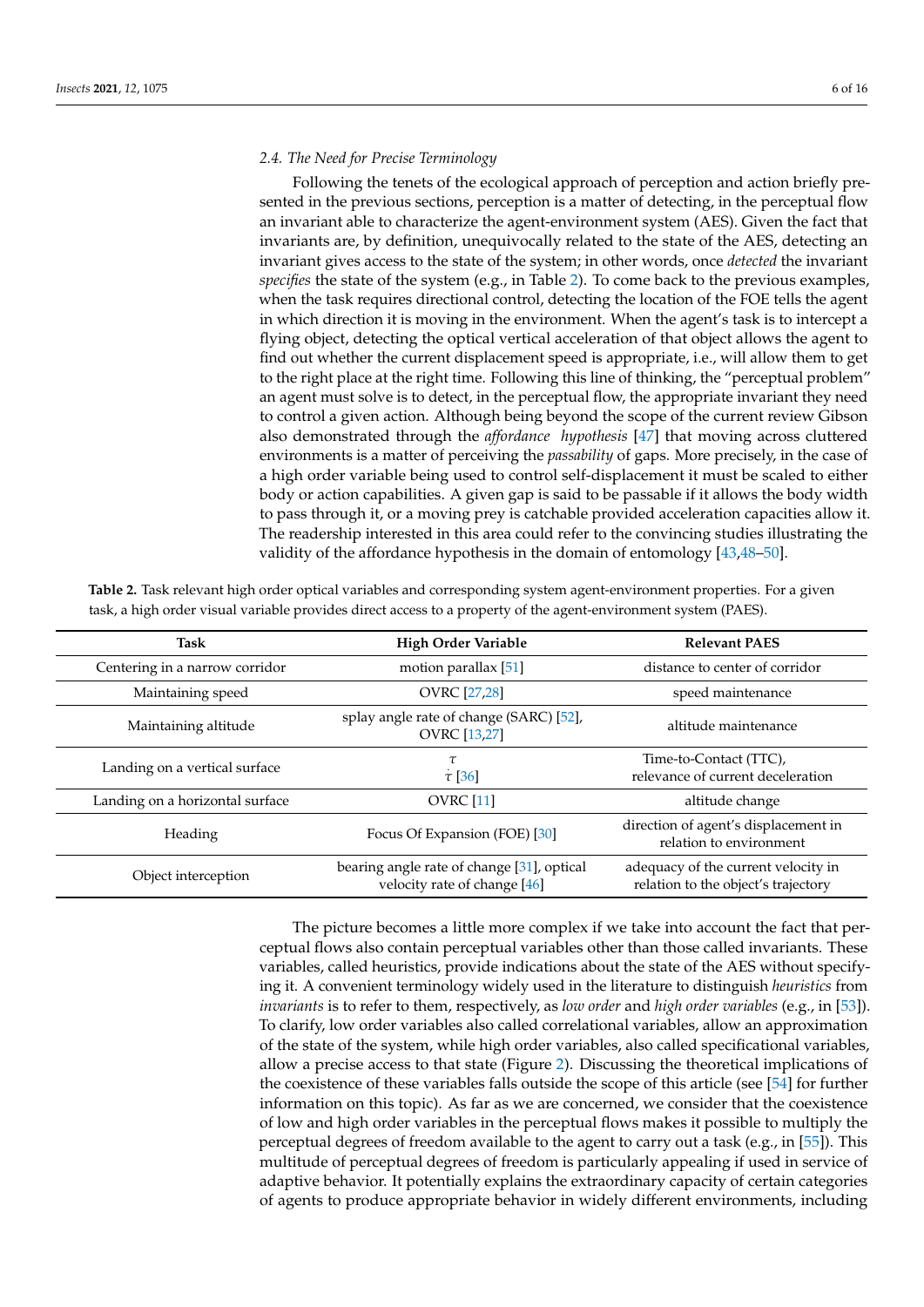impoverished ones [56]. It could also explain the changes of the perceptual variables used across training [57].



**Figure 2.** Difference between a high order (HO) variable and a low order (LO) variable in the example of object interception. A ball directly approaching the observation point is a paradigmatic example which can be used to illustrate the difference between low order and high order variables. *τ*, i.e., the relative rate of expansion of the ball, specifies the remaining time before collision (TTC) (provided the approach speed *s* is constant). The variable *τ* [58] is a high order variable in the sense that it gives a direct and accurate access to the remaining time before collision whatever the size, distance (*d*) and speed of the ball (*s*). The expansion rate of change ( $\varphi$ ) between two optical sizes can also be used to assess the time remaining before collision. Any object that approaches the observation point expands non-linearly with a sudden expansion increase just before collision (also called looming). However, the ball expansion pattern differs slightly depending on both ball size and ball speed so that the remaining time can only be approximated if this variable  $\dot{\varphi}$  is used [55]. The expansion rate ( $\dot{\varphi}$ ) is a low order variable in the sense that it allows the agent to approximate the time remaining before collision. Redrawn from Lee, 1976 [58].

#### *2.5. Identifying the Appropriate Experimental Agenda?*

The experimental agenda that must be implemented when one wishes to take an interest in the issue of goal-directed displacement control within the framework of ecological psychology is as follows: analyzing task constraints, identifying the informational landscape, and specifically manipulating an optical variable.

*Analyzing task constraints.* Although it may initially seem trivial, the departure point of the research is defined by a close inspection of the constraints characterizing the task at the scale of the AES. Because optic flow contains potentially high order variables allowing access to the state of the AES, identifying the relevant property of the agent-environment system (PAES) is of paramount importance in a search of these high order variables. A couple of examples will clarify our point. In heading tasks, e.g., when making your way through a cluttered environment, the relevant PAES could reside in the direction of travel in relation to the surfaces of the environment. In interceptive tasks, i.e., when interacting with stationary or moving surfaces of the environment, the temporal proximity of the target could constitute the relevant PAES. In terrain following tasks, the PAES could reside in the flight height maintenance in reference to the ground.

*Identifying the informational landscape available.* Once the PAES has been identified, the information landscape allowing access to it can be described/formalized. Citing the three examples used in the previous section, the high order variables that could specify the state of the AES could be, respectively, the FOE (heading task), *τ* (interceptive task) or the rate of change of the optical velocity of the ground (terrain following task). As mentioned previously (see Section 2.3), the informational landscape available when performing a displacement can rarely be defined as a single high order variables and generally, for a given task, optic flow contains a great diversity of variables (both high order and low order) which can potentially be used (Figure 2). It is important to take these different variables into account in order to gain an integrated understanding of the underlying perceptual process.

*Manipulating an optical variable.* Once the informational landscape available when performing a given task has been clearly identified, the ideal strategy is to implement an ex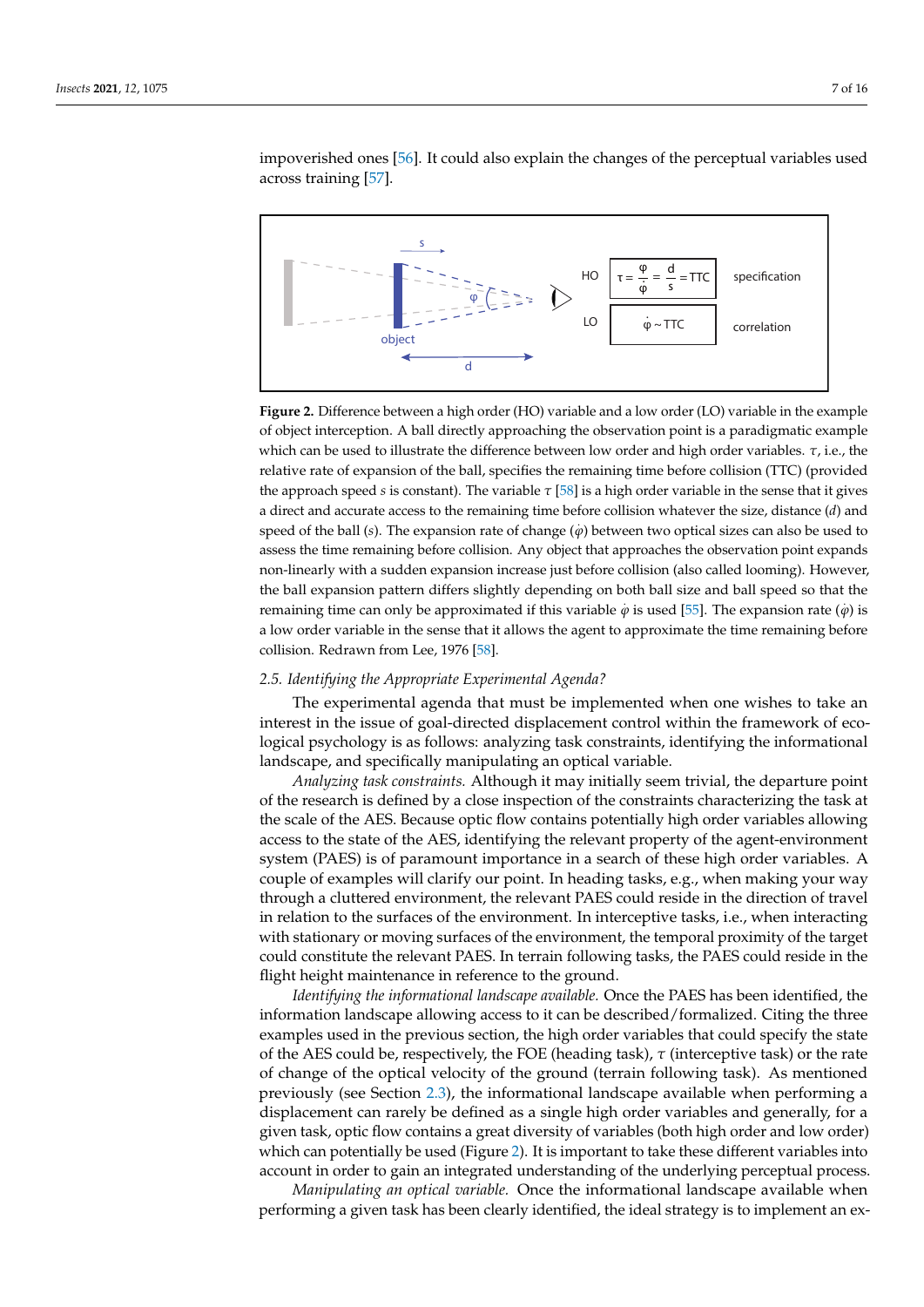perimental stratagem allowing for a specific manipulation of an optical variable (Figure 3). This manipulation should, supposing the manipulated optical variable is used to control displacement, give rise to predictable behavioral changes. Some studies available in the literature provide elegant examples of experimental stratagems providing irrefutable proof of the use of a high order variable in the control of a goal-directed displacement task [51,59]. It is also true that many studies have described premature conclusions supporting the use of a specific optical variable while the results are at best compatible with the use of another one, but the causal function of the optical variable in the control process has not really been demonstrated.



**Figure 3.** Experimental setup dedicated to high order variable manipulation. In an altitude-control task, two high order variables specify the AES state: optical velocity rate of change (OVRC) and splay angle rate of change (SARC). OV is the speed at which an object slides across the perceptual sensor of a moving agent, depending on agent's speed and agent-object distance. Splay angle *σ* is the angle formed by agent's direction vector and vanishing lines joining at the horizon (see Figure 1). When an agent loses altitude both OV and splay angle increase; the reverse is true in the case of an increase in altitude. This flight tunnel allows specific manipulations of these two variables; OVRC is easily accessible thanks to interchangeable textures: stripes or blank. Thus, OVRC can be *degraded* or *removed*. The SARC is provided by motorized sticks on the floor. The sticks can be made to converge giving rise to an (artificial) increase in the splay angle as generally observed when altitude is decreasing. The sticks can also diverge giving rise to an (artificial) decrease in the splay angle as generally observed when altitude is increasing. Thus, we can *falsify* the information provided by SARC about AES state. When OVRC is available but SARC is falsified, the two high order variables provide antagonist indications about AES state. Thus, the information provided by two high order variables can be *decorrelated*. The behavioral response of bees to artificial variations of SARC can then be quantified.

# **3. How the Ecological Approach Allows a Better Understanding of the Processes Underlying Trajectory Control in Insects**

#### *3.1. The Ecological Framework as a Transversal Framework*

One of the cornerstones of the ecological approach proposed by Gibson lies in the fact that it applies indifferently, whether we are interested in the behavior of humans, insects, or robots. It is this idea that appears in the background when Gibson refers to the concept of agents and considers that the perceptual information used to control a given displacement is available in the perceptual flows in which agents are immersed, not in the head of an agent after a cognitive post treatment. If we push this reasoning to the extreme, despite having different sensory modalities, humans or insects could detect the same high order variable(s) in the perceptual flows when they perform similar tasks.

## *3.2. New Reading of the Data from the Literature*

While the literature contains numerous results which demonstrate the major role played by optic flow in the control of displacement in insects, the conceptual framework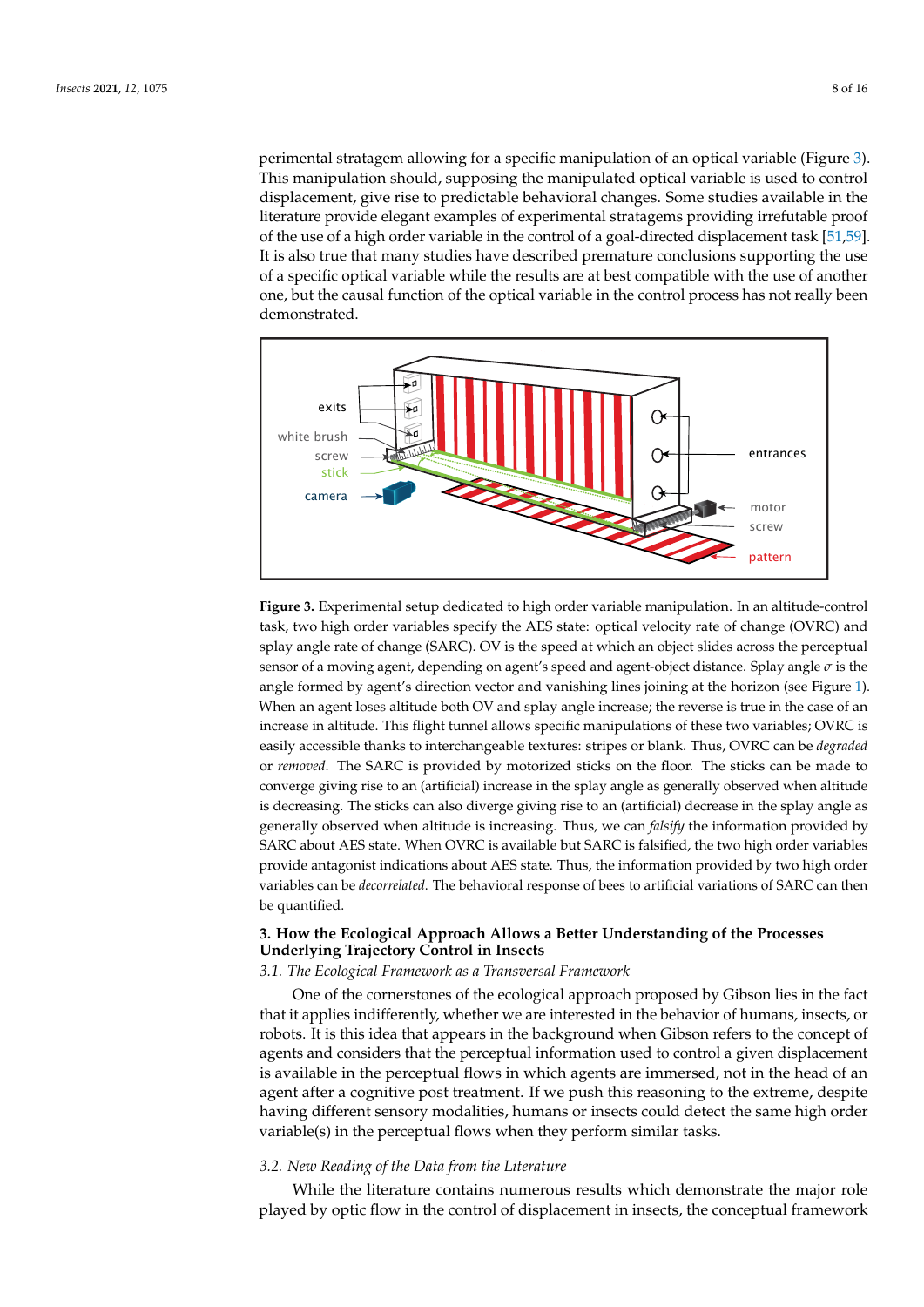provided by Gibson (see Section 2) allows a more detailed analysis of the perceptual-motor processes implemented. As an example, when reviewing the different tasks mentioned in Section 1, several clarifications can be made.

- **Terrain-following tasks:** The studies mentioned [3,10–17] indicate that honeybees rely on the value of optic flow velocity (sometimes called global optic flow rate), a low order variable, to maintain their height. The key point in this particular task is that the high order variable is the OVRC, and not the value of the OV per se. Indeed, as OV is a ratio of speed over distance to the ground, further combinations of height and speed can provide the same OV value. In the case of forward displacement speed being constant, any variation in the OVRC "tells" the insect that the height is changing and requires a change in altitude. A close coupling between a high order variable and an action parameter allows the terrain-following task to be performed.
- **Centering task:** The centering behavior observed in many insect species [3,10,15,19–22,26] arises, in all probability, from the detection of a high order variable: motion parallax. Motion parallax corresponds to the OV gradient following a displacement of the agent in the environment [60]. This gradient makes it possible to locate the objects of the environment in relation to each other. When the two side walls have the same OV, they are equidistant from the observation point, i.e., the agent is moving along the center of the corridor. Equalizing the OV of the two walls guarantees the production of a centered displacement.
- **Speed adjustment task:** The studies reviewed in Section 1 seem to indicate that OVRC could be used as part of a safety principle. When a flight tunnel narrows or widens for a given displacement of the agent, the OV increases or decreases, respectively. Cancelling any change in OV despite changes in tunnel section gives rises to a safe behavior, i.e., a decrease in forward displacement speed when the tunnel narrows, and an increase in displacement speed when the tunnel widens.
- **Landing task:** Regardless of the fact that several high order variables can be used to control landing tasks, the study by Srinivasan [11] is interesting because it allows us to distinguish, as part of the control of a landing task, between a high order variable (tau: *τ*), the PAES it specifies (first order TTC) and how the high order variable can be used as part of a control strategy. Within the framework of the strategy described, maintaining the *τ*-value constant is a sufficient condition for zeroing velocity displacement as the surface is approached.

## *3.3. The Challenge of Determining Which Variable Is Used and How It Is Used*

As Gibson's framework is not species-specific, it is easily adaptable to carry out research in insect behavior. It enables us to think in terms of the available informational landscape to better design experimental protocols and setups. It also allows us to focus on the variable(s) leading to the most parsimonious strategy when performing a goal-directed task. Keeping these ideas in mind, a new reading of research focusing on the role of optic flow in insects becomes possible.

When examining studies focusing on the identification of perceptual variables involved in flight control, it is essential to clearly differentiate low order and high order variables. Perceptual strategies relying on high order variables could be prioritized by insects given that they are based on a precise access to the state of the AES and so provide robust strategies leading to safe behaviors. However, and counterintuitively, in some cases low order variables are preferred to high order variables [18,35]. Straw et al. studied visual control of altitude in flying by *Drosophila melanogaster* though tunnels which allowed an easy manipulation of lines on the side walls, whose height could be changed during and between trials. Despite the fact that the ground was textured so as to supply easy access to optic flow velocity (and its rate of change), flying *Drosophila* preferred to follow these prominent lines. At first glance this result may seem surprising, as flying *Drosophila* seem to prefer using a low order variable (line tracking) instead of a high order variable (the rate of change in optic flow velocity). When performing this type of task, the line provides a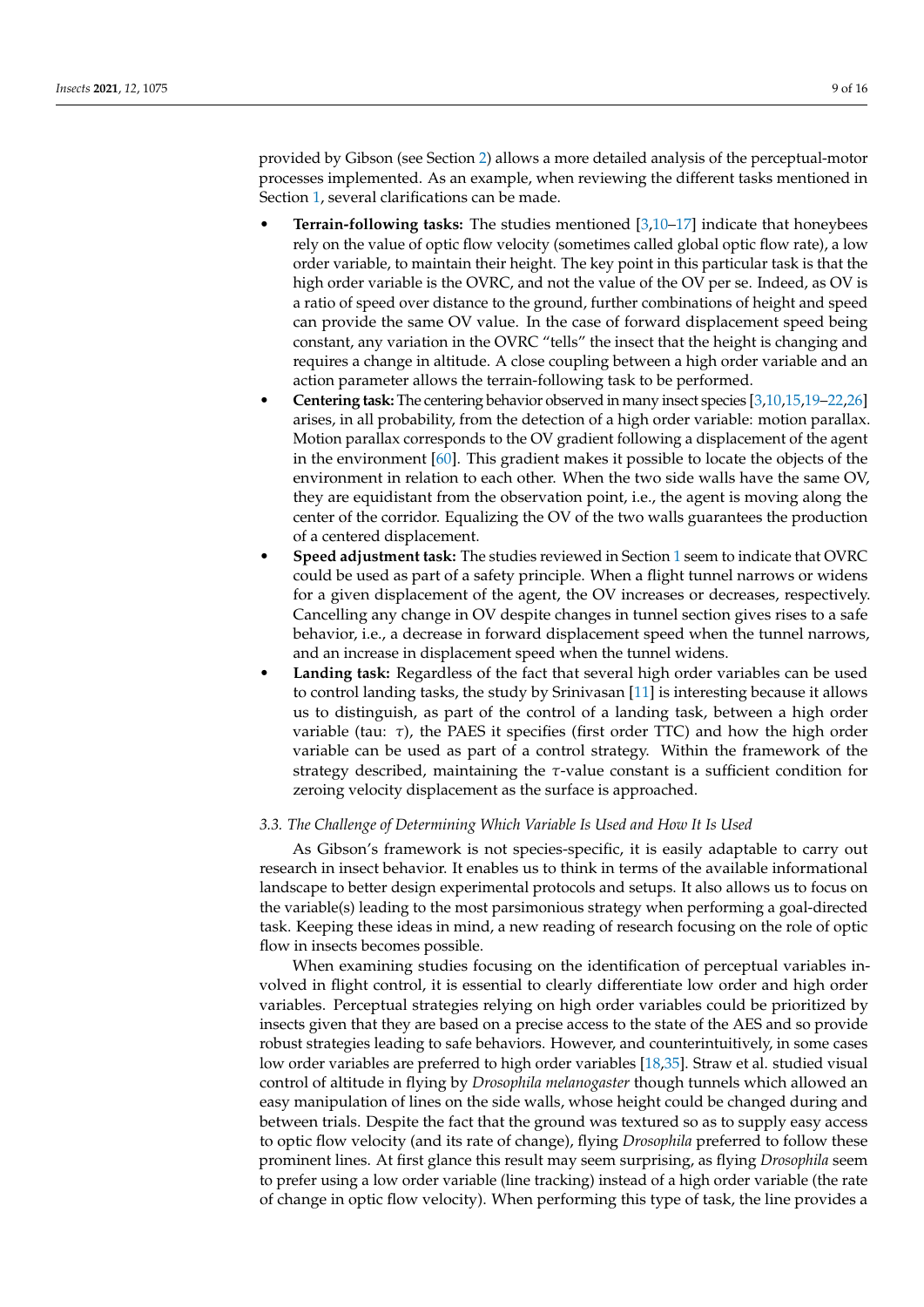low order perceptual variable as line following does not in any way guarantee that altitude will be maintained. This perceptual strategy can be extremely dangerous in an ecological context but allows the flying *Drosophila* to perform the task easily in the highly constrained environment used in the experiment. While demonstrating the extraordinary flexibility of insects, this result should urge caution; the results obtained in a very constrained environmental setup are not necessarily generalizable as such to other ecological contexts. That is the reason why 3D environments should be preferred over 2D environments when trying to identify the perceptual variables underlying the control of insects flight. Insects' perceptual systems have evolved and adapted through interactions with their 3D environments so that the 3D properties of the environment should be preserved as much as possible [15,48,49,61,62].

The issues related to the identification of the perceptual variables involved in the control of landing tasks by insects have also deserved a lot of interest in recent years [36,63–68]. All these studies highlighted the fact that the expansion pattern of the surface on which the insect wishes to land is particularly relevant. Now, once again, a precise formalization of the perceptual variable in question and of the way in which it could be used in the control process is required. These clarifications are all the more necessary because several distinct perceptual variables rely on the expansion optical pattern of the landing surface, each serving potentially different purposes. As an example, a given action (e.g., leg extension) can be initiated when either the expansion rate ( $\varphi$ ) or the relative rate of expansion ( $\varphi$ / $\varphi$ ) of the landing surface reaches a critical value (Figure 2). These perceptual strategies rely on the use of either a low order variable  $(\varphi)$  or a high order variable  $(\varphi / \varphi)$  and allow specific experimental predictions to be made depending on both the approach speed of the insect [36] and the size of the landing surface. It is worth noting that the function of the expansion pattern of the landing surface is not limited to the control of the initiation of a discrete event (i.e., leg extension in the previous example). It can also be used as part of the continuous control of deceleration when approaching the landing surface. Several studies have indicated that the rate of change of *τ* over time (*τ*) is a particularly relevant high order perceptual variable [11]. The only thing the insect has to do to land safely on a surface is to decelerate so as to keep the  $\tau$  around a value of  $-0.5$ . This strategy ensures that the insect stops at the moment of contact with the surface. Here too, the use of this high order variable allows precise predictions to be made concerning the kinematics of the landing phase.

#### *3.4. The Challenge of Understanding the Whole Informational Landscape*

One of the lessons that can be learned from Gibson's contributions, is that all the studies focusing on the perceptual control of goal-directed behavior have everything to gain by taking into account the whole informational landscape available to the agent when performing the task. The study by Baird et al. [34] is prototypical of the added value associated with this approach. The study was designed to identify the optic variables underlying the control of centering behavior in *Megalopta genalis*. The insects were trained to move along a hallway whose walls could provide either a strong optical velocity (thanks to a checkerboard pattern) or weak optical velocity (thanks to horizontal stripes). Contrary to the authors' expectations, *Megalopta genalis* was shown to exhibit more variance in their centering response in the presence of checkerboard patterns in comparison with the other condition. Although this result could initially appear counterintuitive, a deeper analysis of the informational landscape provided to the insects in the two conditions sheds a different light on this issue. While the checkerboard pattern allows a centering behavior based on the use of motion parallax (see Section 3.2), horizontal stripes facilitate access to the splay angle (see Figures 1 and 3). Not only has a strategy based on the equalization of the splay angles subtended by the two walls been showed to elicit centering behavior in humans [51], but this strategy has also been demonstrated to be more robust than the one based on the use of motion parallax. The study by Baird et al. [34] could benefit from the framework proposed by Gibson.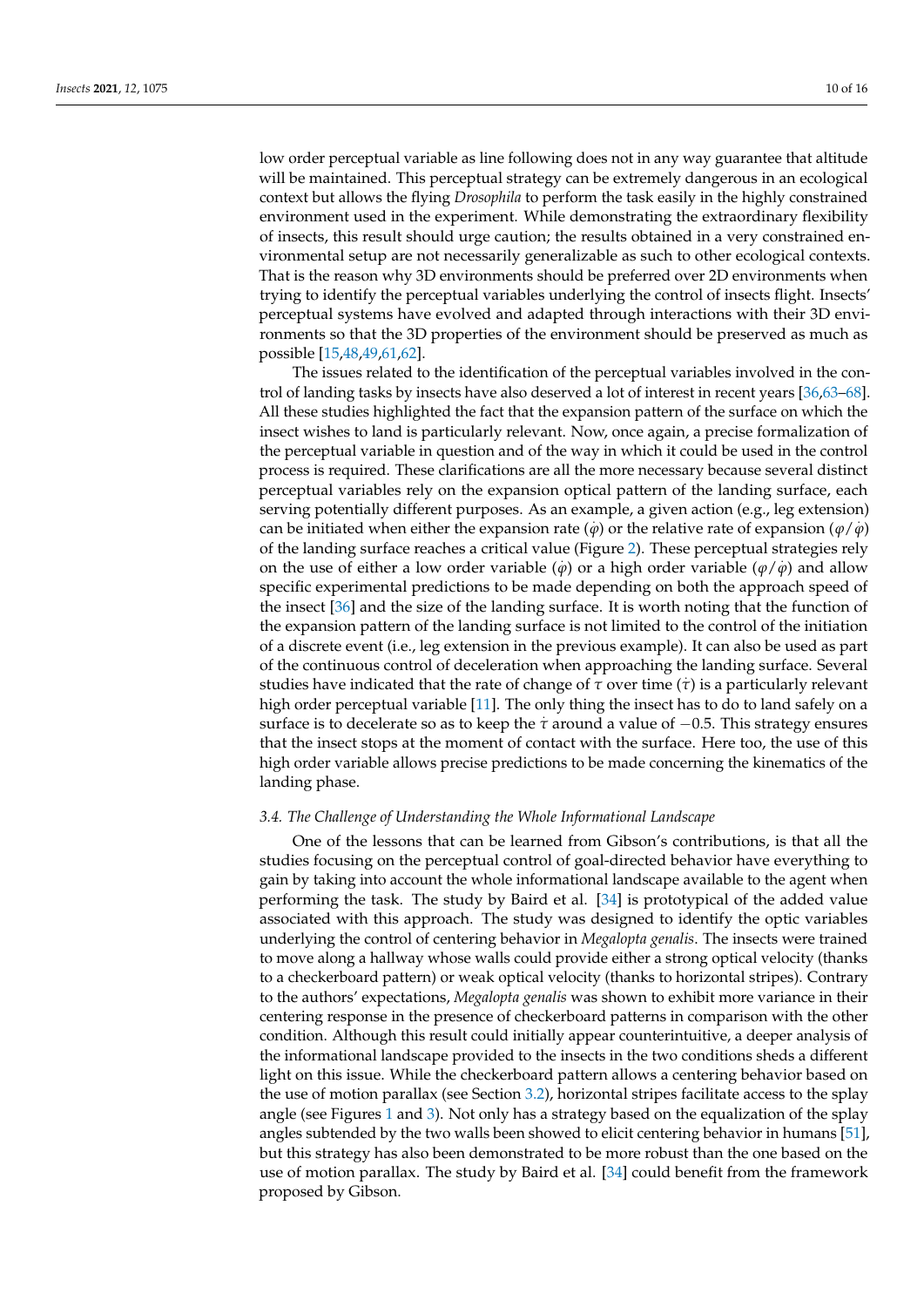To conclude this section, we would like to clarify that our objective is certainly not to denigrate the work carried out to date, but to try to show how it could be enhanced through a consideration of the framework provided by Gibson. We believe that for each experiment carried out, taking into consideration the whole informational landscape and questioning the status of the variables identified in close connection with the ecological framework, would allow the researchers to be ideally placed to identify the underlying perceptual processes. High order variables can form the basis of robust strategies adaptable to various environments, while strategies based on low order variables may appear to be more fragile. Unsurprisingly, insects having evolved in a wide variety of environments, use this kind of robust strategy (see Section 4.2). Programming new experiments designed to examine to what extent these strategies could be shared by different species would be a very exciting challenge.

#### **4. Opening Up New Avenues for the Community of Entomologists**

#### *4.1. How This Informational Abundance Can Be Used*

As already mentioned in this review, one of the most striking things is the multitude of perceptual degrees of freedom available for a given task (see Section 2.4 for further information). The question that naturally arises is to discover how an agent manages this informational abundance. For a given task both low order and high order variables coexist, but also several high order variables are generally available allowing each variable a precise access to the AES. This observation leads us to question the nature of the perceptual processes implemented. More precisely, does the agent select the most appropriate optical variable to complete the task or do they use several optical variables jointly as part of a single process?

This issue has been addressed by Duchon and Warren [51] in an experiment carried out in humans. The authors investigated the perceptual support used by the participants to produce a centered behavior when moving through a virtual corridor. They first identified three high order variables which could each allow a centered behavior. Very clever manipulations allowed the authors to analyze the behavior of humans when these high order variables were either removed or biased. The main results indicated that three high order variables are used jointly in the control process; this led the authors to formalize a law of control: (i) linking the three high order variables to a movement parameter, and (ii) establishing a weight regime between the three variables. When several perceptual variables are simultaneously used, some combinations of processes come into play which allow priorities to be established among them [69].

We may wonder if there is any reason to believe that evolution has caused insects to develop perceptual processes distinct from those of humans. In other words, while many experiments provide some fuel for the idea that humans use several perceptual variables, when available, in combination [30,70,71], do insects proceed differently? Interestingly Straw et al. [18] provided results in agreement with the idea that flying insects (*Drosophila*) would also use a combination of perceptual variables in the control of altitude. Although the terminology used by the authors is based on a theoretical framework other than Gibson's (the authors evoke "a combination of three sensory-motor reflexes"), the results of their study support the thesis of the joint use of different perceptual variables by the insect.

The idea of a combination of different perceptual variables is very attractive because it gives a certain robustness to the perceptual process. The agent can theoretically adapt its flight to a degraded environment and/or to a momentary absence of certain variables if other variables are available. This new conception of the perceptual process paves the way for a new generation of studies focusing on the underlying combination process. In the case of two high order variables being available, is there necessarily a priority between them and, if so, on what basis? Does the nature of the environment in which the agent is operating affect the prioritization of the perceptual variables used? In any case, it will be necessary in the future to focus on the combination processes in order to identify the prevailing principles and ideally to formalize them.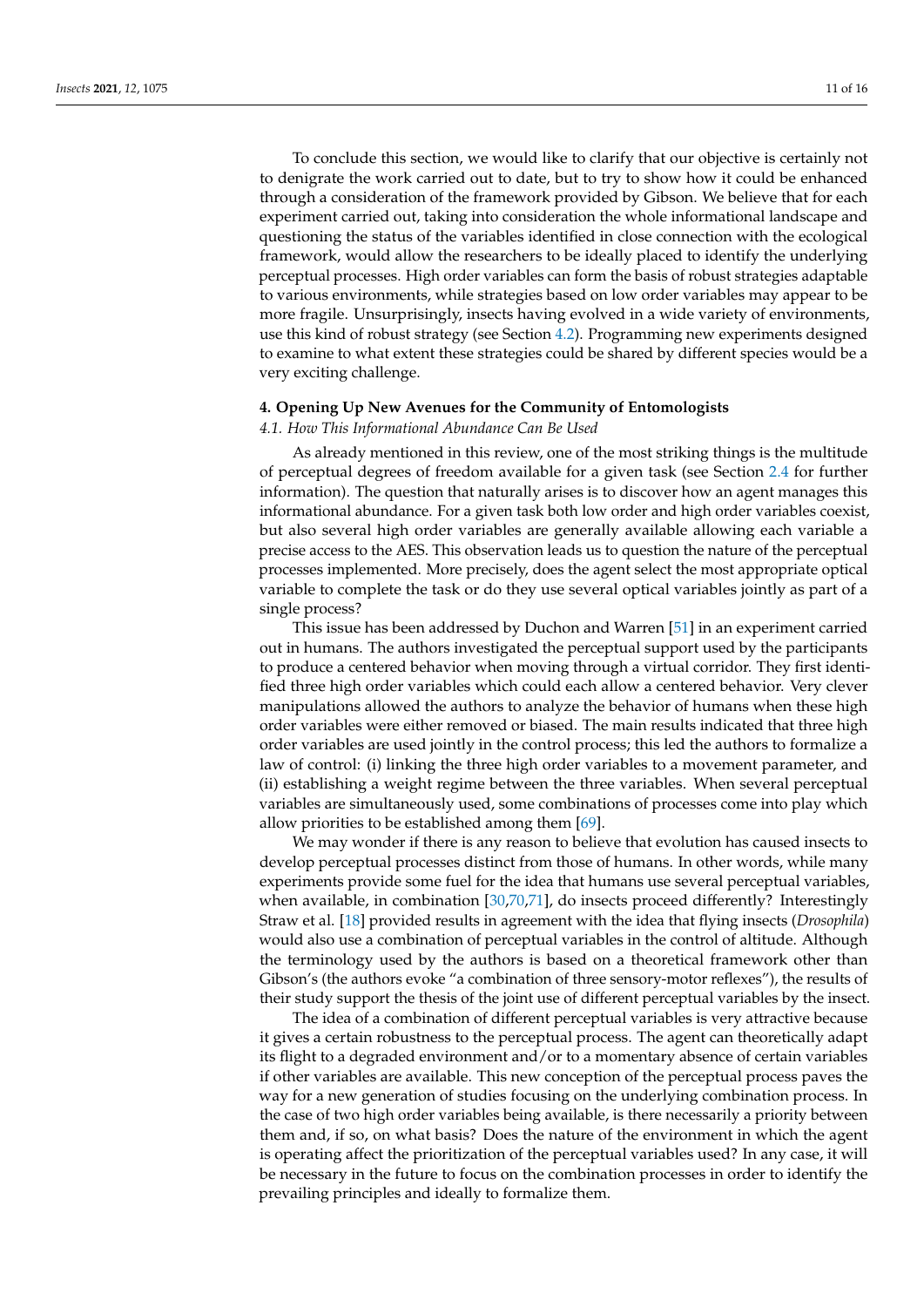### *4.2. Adaptation and Learning: Two Processes at Serving Behavioral Flexibility*

The abundance of perceptual variables mentioned in the previous section provides agents with perceptual degrees of freedom potentially allowing them to rapidly adapt to unexpected changes in their surroundings, and also to optimize their behavior across repetitions in the longer term. The two processes (adaptation and learning) could be interesting in the domain of entomology, considering the extraordinary ability of insects to move safely in cluttered environments. Here again, to our knowledge, these processes have received little attention in the domain of visual ecology in insects, in comparison with the colossal number of studies dedicated to these processes in humans.

The studies designed to examine the adaptation process in humans generally used a dedicated three-step methodology designed to: (i) examine the behavior in a control condition, (ii) examine the kinetics of the adaptation process following a perturbation, (iii) return to the control condition so as to assess the presence of a post-effect. Examining the kinetics of the adaptation process in insects following, as an example, a severe degradation of the perceptual support available could be worth considering (Figure 4). This kind of study would make it possible to determine the minimal informational context from which a navigational task could be performed or restored.



**Figure 4.** How to study the adaptive process in insects. Insects have been shown to be able to go through tunnels provided the tunnel surfaces (floor and ceiling in particular) are textured and optic flow is available (**A**). A recent study has shown that when a set of mirrors replaces the floor and the ceiling bees crash irremediably [16,17]. This raises the question of the extent to which bees are able to adapt to this strong perturbation through iterations. Not only would the kinetics of this adaptation be worth considering (**B**), but also the conditions necessary for the appearance of this adaptation could be identified. An experiment could consist of analyzing bees' trajectories in the control condition (**A**) and then to examine how bees adapt to the strong perturbation provided by the two mirrors and to what extent flight success could be restored through repetitions (**B**).

However, it seems to us that particular attention should be paid to the study of the processes underlying the (perceptual) learning of navigational tasks in insects. According to the tenets of ecological psychology, perceptual learning is a matter of educating the attention of the agent, through training, towards the relevant perceptual variable. A number of experiments in humans have demonstrated that learning is accompanied by a change in the perceptual variable(s) used preferentially, with a shift from lower order variable(s) to higher order ones [57,72] (Figure 5). The central point here lies in the fact that learning is thought to involve implicit processes, in the sense that the reliability of a given perceptual variable is assessed by the agent on the basis of successive trials, provided that feedback relative to the result is available. For a given agent, learning is about discovering, in optic flow, the most reliable perceptual variable(s) to accomplish a given task. In this context, the question is to know whether similar perceptual learning principles can be described in insects or if distinct pressures in terms of species evolution (humans vs. insects) have given rise to different perceptual organizations with respect to learning.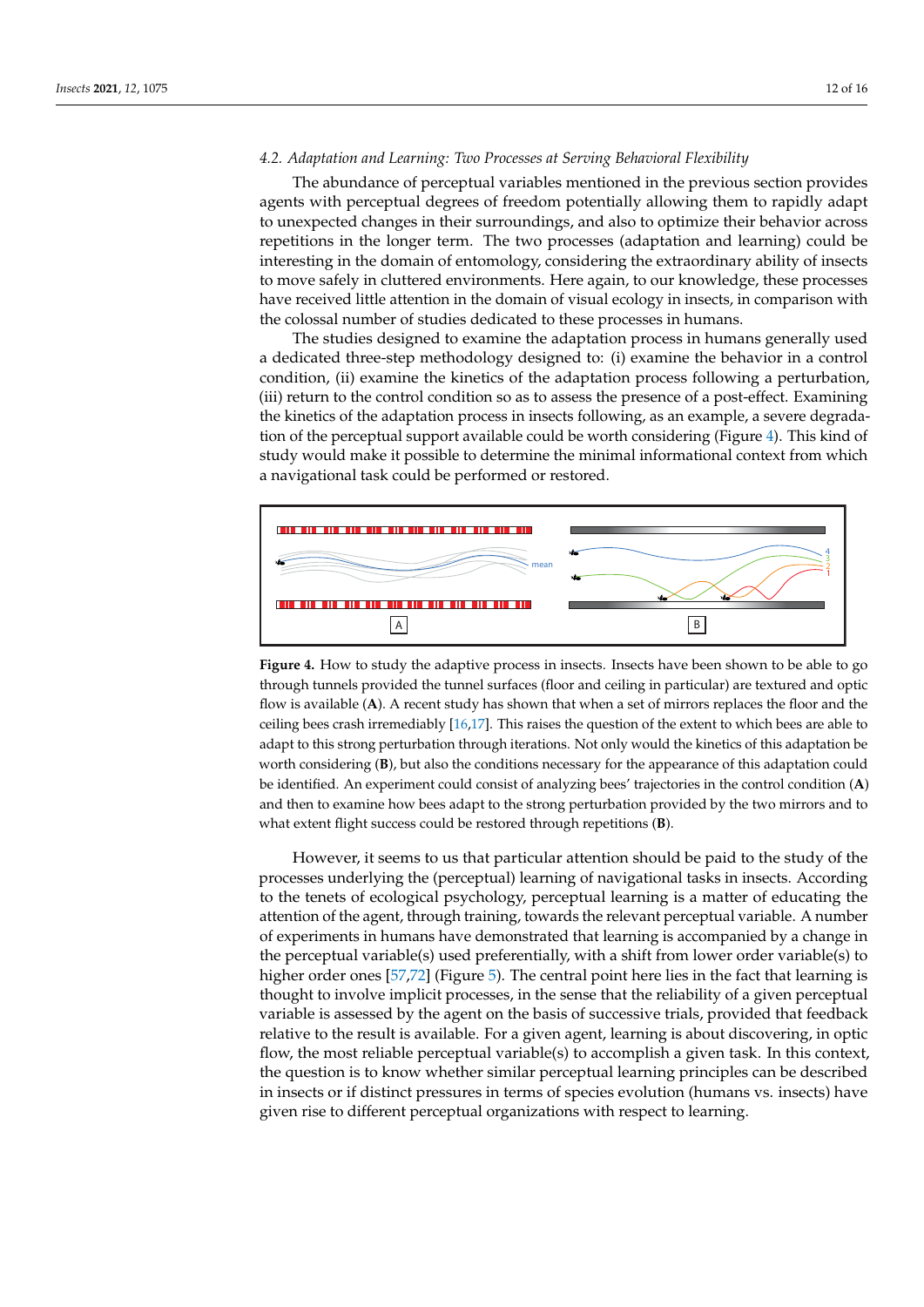

**Figure 5.** Representation of the informational landscape potentially accessible to agents. For a given task, several variables (either high order [A,B] or low order [C,D] variables) provide a more or less precise access to the relevant Property of the Agent-Environment System (PAES). As illustrated in the figure above, in humans perceptual learning has been described as the education of attention towards relevant perceptual variables, provided that feedback is available. Generally during learning, low order variables are abandoned (e.g., the variable  $[C]$ ) in favor of high order variables (e.g., the variable [B]) as the use of a precise access to the PAES in a given task maximizes the chances of success.

## **5. Conclusions and Perspectives**

The stated ambition of this review is to promote the conceptual framework provided by Gibson [38] to address issues related to the perceptual control of goal-directed displacements in insects. We have shown how the use of this framework could allow the entomologist community to have a more precise idea of the different perceptual degrees of freedom available, potentially useful for insects, in perceptual visual flows. The difference in the status of these perceptual degrees of freedom (low order vs. high order variables) would be worth considering in future studies. The ecological approach of perception and action also provides a very convenient methodological framework with a clear experimental agenda which would help to guide the researcher's approach. Last but not the least, this approach would allow a renewal of questions and guide future research towards new scientific challenges. We hope our contribution could, to some extent, pave the way for a future generation of 'ecologically inspired' studies that would participate in the debate of ideas among researchers in the entomologist community.

**Author Contributions:** A.B.D. wrote the first draft of the paper; all authors prepared and revised the manuscript. All authors have read and agreed to the published version of the manuscript.

**Funding:** This research was funded by a doctoral fellowship obtained by Aimie Berger Dauxère from Aix Marseille University.

**Institutional Review Board Statement:** Not applicable.

**Informed Consent Statement:** Not applicable.

**Data Availability Statement:** Not applicable.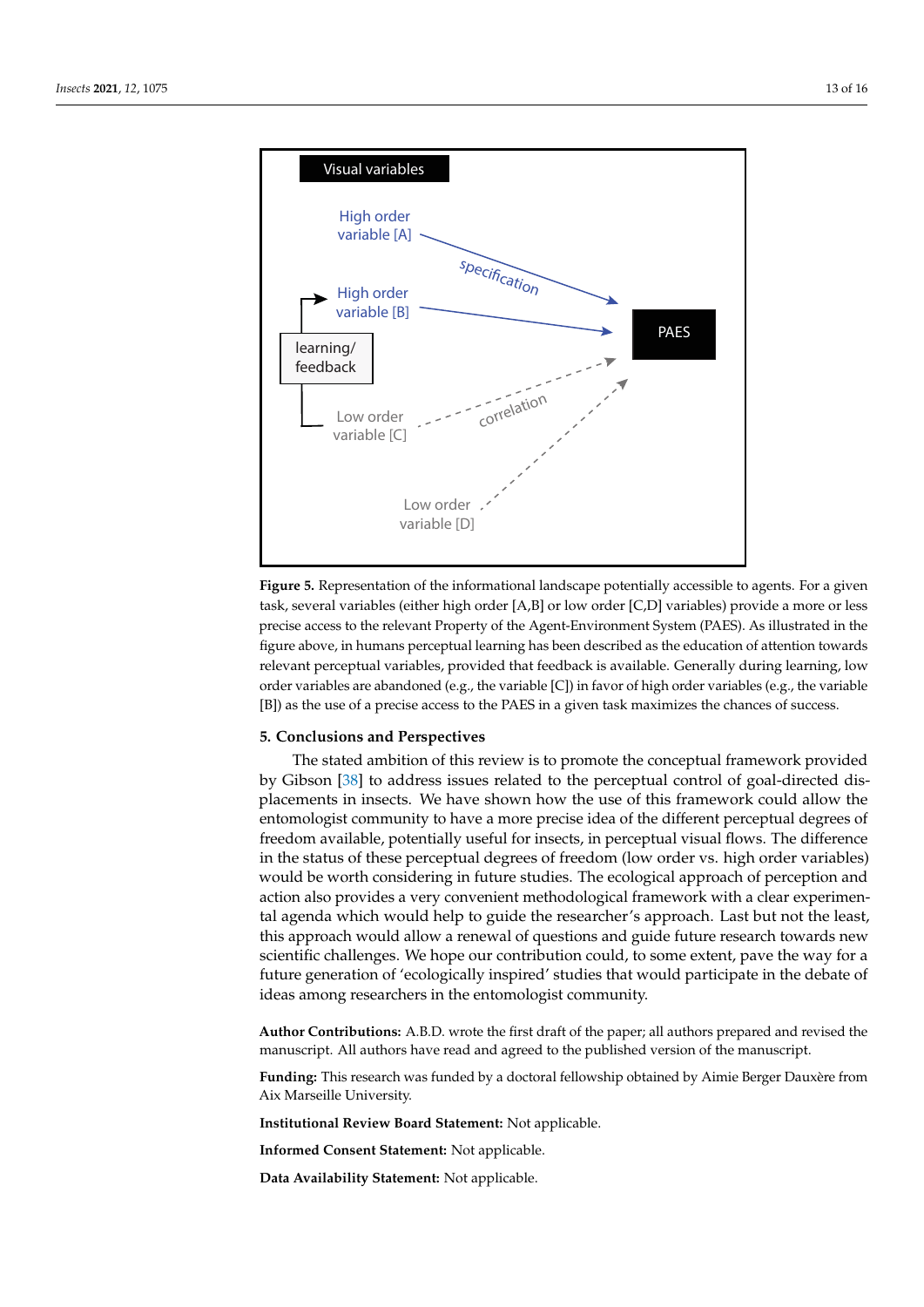**Acknowledgments:** The authors would like to thank David Wood (English at your Service, [http://www.eays.eu/,](http://www.eays.eu/) accessed on 26 November 2021) the English of the manuscript. We are grateful to the two anonymous reviewers, whose suggestions helped us improve the manuscript.

**Conflicts of Interest:** The authors declare no conflict of interest.

#### **Abbreviations**

| AES  | Agent-Environment System                 |
|------|------------------------------------------|
| FOE  | Focus of Optical Expansion               |
| OV   | <b>Optical Velocity</b>                  |
| OVRC | Optical Velocity Rate of Change          |
| PAES | Property of the Agent-Environment System |
| SARC | Splay Angle Rate of Change               |
| TTC  | Time-To-Contact                          |
|      |                                          |

#### **References**

- 1. Kennedy, J.S. The visual responses of flying mosquitoes. *Proc. Zool. Soc. Lond.* **1940**, *109*, 221–242. [\[CrossRef\]](http://doi.org/10.1111/j.1096-3642.1940.tb00831.x)
- 2. Kennedy, J.S. The migration of the desert locust (*schistocerca gregaria forsk*.). i. the behaviour of swarms. ii. a theory of long-range migrations. *Philos. Trans. R. Soc. Lond. Ser. B Biol. Sci.* **1951**, *235*, 163–290.
- 3. Srinivasan, M.V. Honeybees as a model for the study of visually guided flight, navigation, and biologically inspired robotics. *Physiol. Rev.* **2011**, *91*, 413–460. [\[CrossRef\]](http://dx.doi.org/10.1152/physrev.00005.2010)
- 4. Egelhaaf, M.; Boeddeker, N.; Kern, R.; Kurtz, R.; Lindemann, J.P. Spatial vision in insects is facilitated by shaping the dynamics of visual input through behavioral action. *Front. Neural Circuits* **2012**, *6*, 108. [\[CrossRef\]](http://dx.doi.org/10.3389/fncir.2012.00108) [\[PubMed\]](http://www.ncbi.nlm.nih.gov/pubmed/23269913)
- 5. Serres, J.R.; Ruffier, F. Optic flow-based collision-free strategies: From insects to robots. *Arthropod Struct. Dev.* **2017**, *46*, 703–717. [\[CrossRef\]](http://dx.doi.org/10.1016/j.asd.2017.06.003) [\[PubMed\]](http://www.ncbi.nlm.nih.gov/pubmed/28655645)
- 6. Gibson, J.J. *The Perception of the Visual World*; Houghton, Mifflin and Company: Boston, MA, USA, 1950.
- 7. Nakayama, K.; Loomis, J.M. Optical velocity patterns, velocity-sensitive neurons, and space perception: a hypothesis. *Perception* **1974**, *3*, 63–80. [\[CrossRef\]](http://dx.doi.org/10.1068/p030063)
- 8. Koenderink, J.J.; van Doorn, A.J. Facts on optic flow. *Biol. Cybern.* **1987**, *56*, 247–254. [\[CrossRef\]](http://dx.doi.org/10.1007/BF00365219) [\[PubMed\]](http://www.ncbi.nlm.nih.gov/pubmed/3607100)
- 9. Srinivasan, M.V. Vision, perception, navigation and 'cognition'in honeybees and applications to aerial robotics. *Biochem. Biophys. Res. Commun.* **2021**, *564*, 4–17. [\[CrossRef\]](http://dx.doi.org/10.1016/j.bbrc.2020.09.052) [\[PubMed\]](http://www.ncbi.nlm.nih.gov/pubmed/33220922)
- 10. David, C.T. Compensation for height in the control of groundspeed by Drosophila in a new 'Barber's Pole' wind tunnel. *J. Comp. Physiol. A* **1982**, *147*, 485–493. [\[CrossRef\]](http://dx.doi.org/10.1007/BF00612014)
- 11. Srinivasan, M.V.; Zhang, S.; Chahl, J.S.; Barth, E.; Venkatesh, S. How honeybees make grazing landings on flat surfaces. *Biol. Cybern.* **2000**, *83*, 171–183. [\[CrossRef\]](http://dx.doi.org/10.1007/s004220000162) [\[PubMed\]](http://www.ncbi.nlm.nih.gov/pubmed/11007294)
- 12. Franceschini, N.; Ruffier, F.; Serres, J. A bio-inspired flying robot sheds light on insect piloting abilities. *Curr. Biol.* **2007**, *17*, 329–335. [\[CrossRef\]](http://dx.doi.org/10.1016/j.cub.2006.12.032) [\[PubMed\]](http://www.ncbi.nlm.nih.gov/pubmed/17291757)
- 13. Portelli, G.; Ruffier, F.; Franceschini, N. Honeybees change their height to restore their optic flow. *J. Comp. Physiol. A* **2010**, *196*, 307–313. [\[CrossRef\]](http://dx.doi.org/10.1007/s00359-010-0510-z) [\[PubMed\]](http://www.ncbi.nlm.nih.gov/pubmed/20217419)
- 14. Portelli, G.; Serres, J.R.; Ruffier, F. Altitude control in honeybees: joint vision-based learning and guidance. *Sci. Rep.* **2017**, *7*, 1–10. [\[CrossRef\]](http://dx.doi.org/10.1038/s41598-017-09112-5) [\[PubMed\]](http://www.ncbi.nlm.nih.gov/pubmed/28835634)
- 15. Lecoeur, J.; Dacke, M.; Floreano, D.; Baird, E. The role of optic flow pooling in insect flight control in cluttered environments. *Sci. Rep.* **2019**, *9*, 1–13. [\[CrossRef\]](http://dx.doi.org/10.1038/s41598-019-44187-2) [\[PubMed\]](http://www.ncbi.nlm.nih.gov/pubmed/31118454)
- 16. Serres, J.R.; Morice, A.H.P.; Blary, C.; Montagne, G.; Ruffier, F. Honeybees flying over a mirror crash irremediably. In Proceedings of the 4th International Conference on Invertebrate Vision (ICIV), Bäckaskog, Sweden, 5–12 August 2019; p. 260. Available online: <https://www.youtube.com/watch?v=KH9z8eqOBbU> (accessed on 26 November 2021).
- 17. Serres, J.R.; Morice, A.H.; Blary, C.; Miot, R.; Montagne, G.; Ruffier, F. An innovative optical context to make honeybees crash repeatedly. *bioRxiv* **2021**. [\[CrossRef\]](http://dx.doi.org/10.1101/2021.09.23.461476)
- 18. Straw, A.D.; Lee, S.; Dickinson, M.H. Visual control of altitude in flying drosophila. *Curr. Biol.* **2010**, *20*, 1550–1556. [\[CrossRef\]](http://dx.doi.org/10.1016/j.cub.2010.07.025) [\[PubMed\]](http://www.ncbi.nlm.nih.gov/pubmed/20727759)
- 19. Srinivasan, M.; Lehrer, M.; Kirchner, W.; Zhang, S. Range perception through apparent image speed in freely flying honeybees. *Vis. Neurosci.* **1991**, *6*, 519–535. [\[CrossRef\]](http://dx.doi.org/10.1017/S095252380000136X) [\[PubMed\]](http://www.ncbi.nlm.nih.gov/pubmed/2069903)
- 20. Serres, J.R.; Masson, G.P.; Ruffier, F.; Franceschini, N. A bee in the corridor: centering and wall-following. *Naturwissenschaften* **2008**, *95*, 1181. [\[CrossRef\]](http://dx.doi.org/10.1007/s00114-008-0440-6)
- 21. Baird, E.; Kornfeldt, T.; Dacke, M. Minimum viewing angle for visually guided ground speed control in bumblebees. *J. Exp. Biol.* **2010**, *213*, 1625–1632. [\[CrossRef\]](http://dx.doi.org/10.1242/jeb.038802)
- 22. Kern, R.; Boeddeker, N.; Dittmar, L.; Egelhaaf, M. Blowfly flight characteristics are shaped by environmental features and controlled by optic flow information. *J. Exp. Biol.* **2012**, *215*, 2501–2514. [\[CrossRef\]](http://dx.doi.org/10.1242/jeb.061713) [\[PubMed\]](http://www.ncbi.nlm.nih.gov/pubmed/22723490)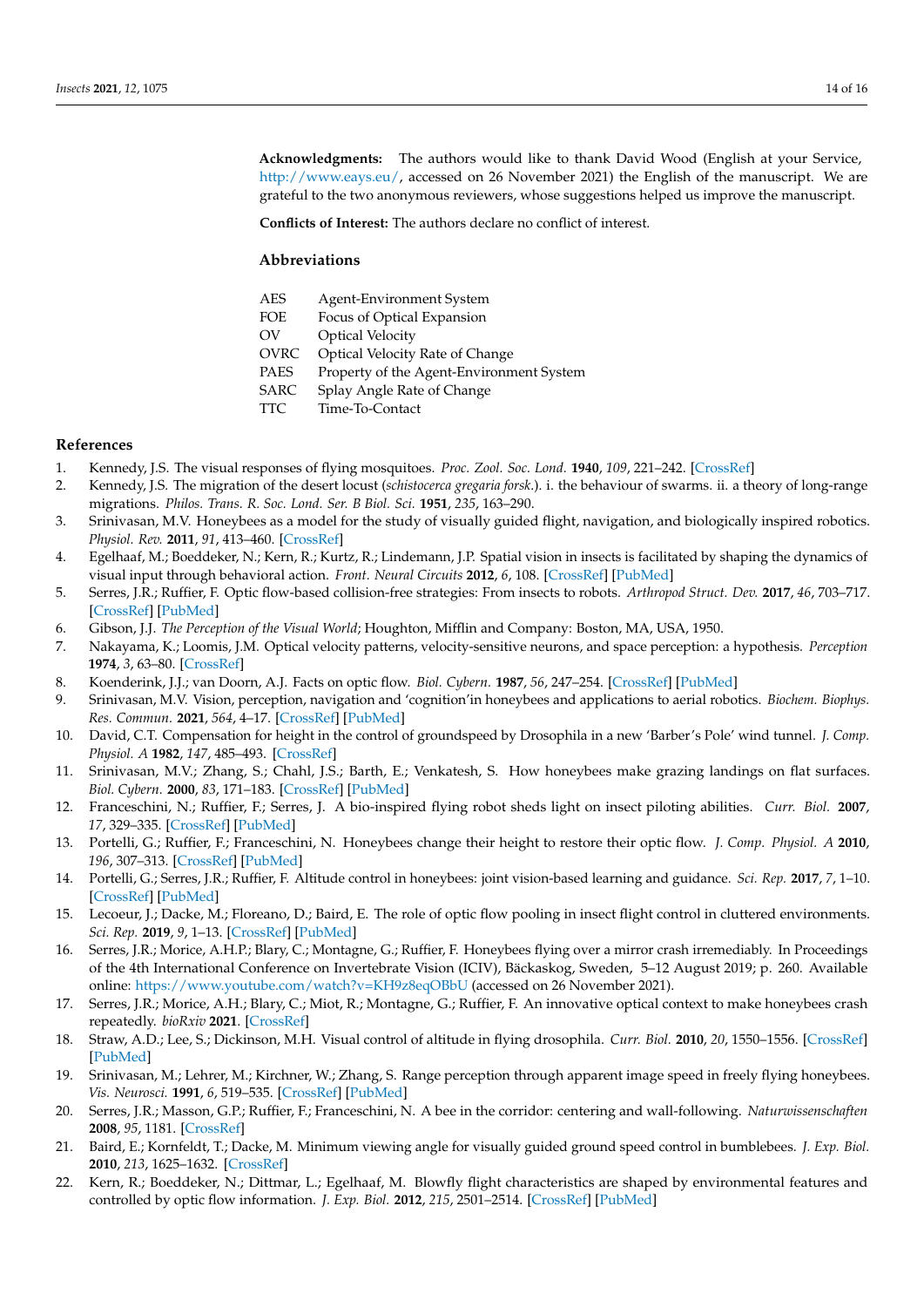- 23. Stöckl, A.; Grittner, R.; Pfeiffer, K. The role of lateral optic flow cues in hawkmoth flight control. *J. Exp. Biol.* **2019**, *222*, jeb199406. [\[CrossRef\]](http://dx.doi.org/10.1242/jeb.199406)
- 24. Kirchner, W.; Srinivasan, M. Freely flying honeybees use image motion to estimate object distance. *Naturwissenschaften* **1989**, *76*, 281–282. [\[CrossRef\]](http://dx.doi.org/10.1007/BF00368643)
- 25. Dyhr, J.P.; Higgins, C.M. The spatial frequency tuning of optic-flow-dependent behaviors in the bumblebee Bombus impatiens. *J. Exp. Biol.* **2010**, *213*, 1643–1650. [\[CrossRef\]](http://dx.doi.org/10.1242/jeb.041426) [\[PubMed\]](http://www.ncbi.nlm.nih.gov/pubmed/20435814)
- 26. Srinivasan, M.; Zhang, S.; Lehrer, M.; Collett, T. Honeybee navigation en route to the goal: visual flight control and odometry. *J. Exp. Biol.* **1996**, *199*, 237–244. [\[CrossRef\]](http://dx.doi.org/10.1242/jeb.199.1.237)
- 27. Baird, E.; Srinivasan, M.V.; Zhang, S.; Lamont, R.; Cowling, A. Visual control of flight speed and height in the honeybee. From Animals to Animats 9. In Proceedings of the 9th International Conference on Simulation of Adaptive Behavior, Rome, Italy, 25–29 September 2006; pp. 40–51.
- 28. Portelli, G.; Ruffier, F.; Roubieu, F.L.; Franceschini, N. Honeybees' speed depends on dorsal as well as lateral, ventral and frontal optic flows. *PLoS ONE* **2011**, *6*, e19486. [\[CrossRef\]](http://dx.doi.org/10.1371/journal.pone.0019486) [\[PubMed\]](http://www.ncbi.nlm.nih.gov/pubmed/21589861)
- 29. Fry, S.N.; Rohrseitz, N.; Straw, A.D.; Dickinson, M.H. Visual control of flight speed in Drosophila melanogaster. *J. Exp. Biol.* **2009**, *212*, 1120–1130. [\[CrossRef\]](http://dx.doi.org/10.1242/jeb.020768) [\[PubMed\]](http://www.ncbi.nlm.nih.gov/pubmed/19329746)
- 30. Warren, W.H.; Kay, B.A.; Zosh, W.D.; Duchon, A.P.; Sahuc, S. Optic flow is used to control human walking. *Nat. Neurosci.* **2001**, *4*, 213–216. [\[CrossRef\]](http://dx.doi.org/10.1038/84054)
- 31. Chardenon, A.; Montagne, G.; Laurent, M.; Bootsma, R. A robust solution for dealing with environmental changes in intercepting moving balls. *J. Mot. Behav.* **2005**, *37*, 52–62. [\[CrossRef\]](http://dx.doi.org/10.3200/JMBR.37.1.52-62)
- 32. Duchon, A.P.; Kaelbling, L.P.; Warren, W.H. Ecological robotics. *Adapt. Behav.* **1998**, *6*, 473–507. [\[CrossRef\]](http://dx.doi.org/10.1177/105971239800600306)
- 33. Ibáñez-Gijón, J.; Díaz, A.; Lobo, L.; Jacobs, D.M. On the ecological approach to information and control for roboticists. *Int. J. Adv. Robot. Syst.* **2013**, *10*, 265. [\[CrossRef\]](http://dx.doi.org/10.5772/55671)
- 34. Baird, E.; Kreiss, E.; Wcislo, W.; Warrant, E.; Dacke, M. Nocturnal insects use optic flow for flight control. *Biol. Lett.* **2011**, *7*, 499–501. [\[CrossRef\]](http://dx.doi.org/10.1098/rsbl.2010.1205)
- 35. Bigge, R.; Pfefferle, M.; Pfeiffer, K.; Stöckl, A. Natural image statistics in the dorsal and ventral visual field match a switch in flight behaviour of a hawkmoth. *Curr. Biol.* **2021**, *31*, R280–R281. [\[CrossRef\]](http://dx.doi.org/10.1016/j.cub.2021.02.022)
- 36. Baird, E.; Boeddeker, N.; Ibbotson, M.; Srinivasan, M. A universal strategy for visually guided landing. *Proc. Natl. Acad. Sci. USA* **2013**, *110*, 18686–18691. [\[CrossRef\]](http://dx.doi.org/10.1073/pnas.1314311110) [\[PubMed\]](http://www.ncbi.nlm.nih.gov/pubmed/24167269)
- 37. Gibson, J. *The Senses Considered as Perceptual Systems*; Houghton Mifflin: Boston, MA, USA, 1966.
- 38. Gibson, J.J. *The Ecological Approach to Visual Perception*; Houghton, Mifflin and Company: Boston, MA, USA, 1979.
- 39. Michaels, C.F.; Carello, C. *Direct Perception*; Prentice-Hall: Englewood Cliffs, NJ, USA, 1981.
- 40. Gibson, J.J. Visually controlled locomotion and visual orientation in animals. *Br. J. Psychol.* **1958**, *49*, 182–194. [\[CrossRef\]](http://dx.doi.org/10.1111/j.2044-8295.1958.tb00656.x)
- 41. Gibson, J.J. Ecological optics. *Vis. Res.* **1961**, *1*, 253–262. [\[CrossRef\]](http://dx.doi.org/10.1016/0042-6989(61)90005-0)
- 42. Stoffregen, T.A.; Bardy, B.G. On specification and the senses. *Behav. Brain Sci.* **2001**, *24*, 195–213. [\[CrossRef\]](http://dx.doi.org/10.1017/S0140525X01003946)
- 43. Warren, W.H. Information is where you find it: perception as an ecologically well-Posed Problem. *i-Perception* **2021**, *12*, 20416695211000366. [\[CrossRef\]](http://dx.doi.org/10.1177/20416695211000366)
- 44. Warren, W.H.; Hannon, D.J. Direction of self-motion is perceived from optical flow. *Nature* **1988**, *336*, 162–163. [\[CrossRef\]](http://dx.doi.org/10.1038/336162a0)
- 45. McLeod, P.; Dienes, Z. Running to catch the ball. *Nature* **1993**, *362, 23*. [\[CrossRef\]](http://dx.doi.org/10.1038/362023a0)
- 46. Michaels, C.F.; Oudejans, R.R. The optics and actions of catching fly balls: Zeroing out optical acceleration. *Ecol. Psychol.* **1992**, *4*, 199–222. [\[CrossRef\]](http://dx.doi.org/10.1207/s15326969eco0404_1)
- 47. Gibson, J.J. The theory of affordances. *Hilldale* **1977**, *1*, 67–82.
- 48. Ravi, S.; Bertrand, O.; Siesenop, T.; Manz, L.S.; Doussot, C.; Fisher, A.; Egelhaaf, M. Gap perception in bumblebees. *J. Exp. Biol.* **2019**, *222*, jeb184135. [\[CrossRef\]](http://dx.doi.org/10.1242/jeb.184135)
- 49. Ravi, S.; Siesenop, T.; Bertrand, O.; Li, L.; Doussot, C.; Warren, W.H.; Combes, S.A.; Egelhaaf, M. Bumblebees perceive the spatial layout of their environment in relation to their body size and form to minimize inflight collisions. *Proc. Natl. Acad. Sci. USA* **2020**, *117*, 31494–31499. [\[CrossRef\]](http://dx.doi.org/10.1073/pnas.2016872117) [\[PubMed\]](http://www.ncbi.nlm.nih.gov/pubmed/33229535)
- 50. Crall, J.D.; Ravi, S.; Mountcastle, A.M.; Combes, S.A. Bumblebee flight performance in cluttered environments: effects of obstacle orientation, body size and acceleration. *J. Exp. Biol.* **2015**, *218*, 2728–2737. [\[CrossRef\]](http://dx.doi.org/10.1242/jeb.121293)
- 51. Duchon, A.P.; Warren, W.H., Jr. A visual equalization strategy for locomotor control: of honeybees, robots, and humans. *Psychol. Sci.* **2002**, *13*, 272–278. [\[CrossRef\]](http://dx.doi.org/10.1111/1467-9280.00450)
- 52. Flach, J.M.; Warren, R.; Garness, S.A.; Kelly, L.; Stanard, T. Perception and control of altitude: Splay and depression angles. *J. Exp. Psychol. Hum. Percept. Perform.* **1997**, *23*, 1764. [\[CrossRef\]](http://dx.doi.org/10.1037/0096-1523.23.6.1764)
- 53. Michaels, C.F.; de Vries, M.M. Higher order and lower order variables in the visual perception of relative pulling force. *J. Exp. Psychol. Hum. Percept. Perform.* **1998**, *24*, 526. [\[CrossRef\]](http://dx.doi.org/10.1037/0096-1523.24.2.526) [\[PubMed\]](http://www.ncbi.nlm.nih.gov/pubmed/9554096)
- 54. Cutting, J.E. *Perception with an Eye for Motion*; Mit Press: Cambridge, MA, USA, 1986; Volume 1.
- 55. Smith, M.R.; Flach, J.M.; Dittman, S.M.; Stanard, T. Monocular optical constraints on collision control. *J. Exp. Psychol. Hum. Percept. Perform.* **2001**, *27*, 395. [\[CrossRef\]](http://dx.doi.org/10.1037/0096-1523.27.2.395) [\[PubMed\]](http://www.ncbi.nlm.nih.gov/pubmed/11318055)
- 56. Huet, M.; Camachon, C.; Fernandez, L.; Jacobs, D.M.; Montagne, G. Self-controlled concurrent feedback and the education of attention towards perceptual invariants. *Hum. Mov. Sci.* **2009**, *28*, 450–467. [\[CrossRef\]](http://dx.doi.org/10.1016/j.humov.2008.12.004) [\[PubMed\]](http://www.ncbi.nlm.nih.gov/pubmed/19394099)